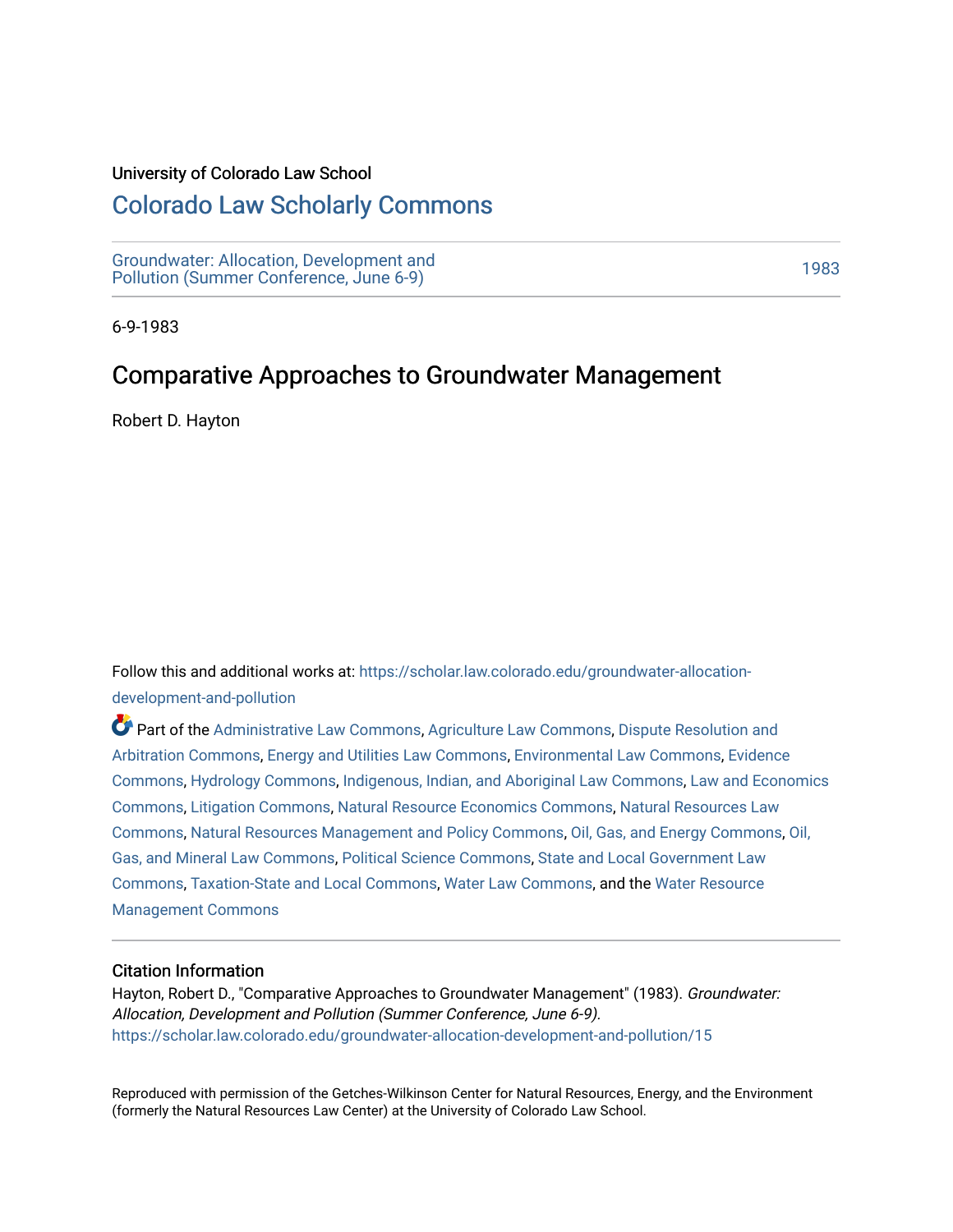

Robert D. Hayton, *Comparative Approaches to Groundwater Management*, *in* GROUNDWATER: ALLOCATION, DEVELOPMENT AND POLLUTION (Natural Res. Law Ctr., Univ. of Colo. Sch. of Law 1983).

Reproduced with permission of the Getches-Wilkinson Center for Natural Resources, Energy, and the Environment (formerly the Natural Resources Law Center) at the University of Colorado Law School.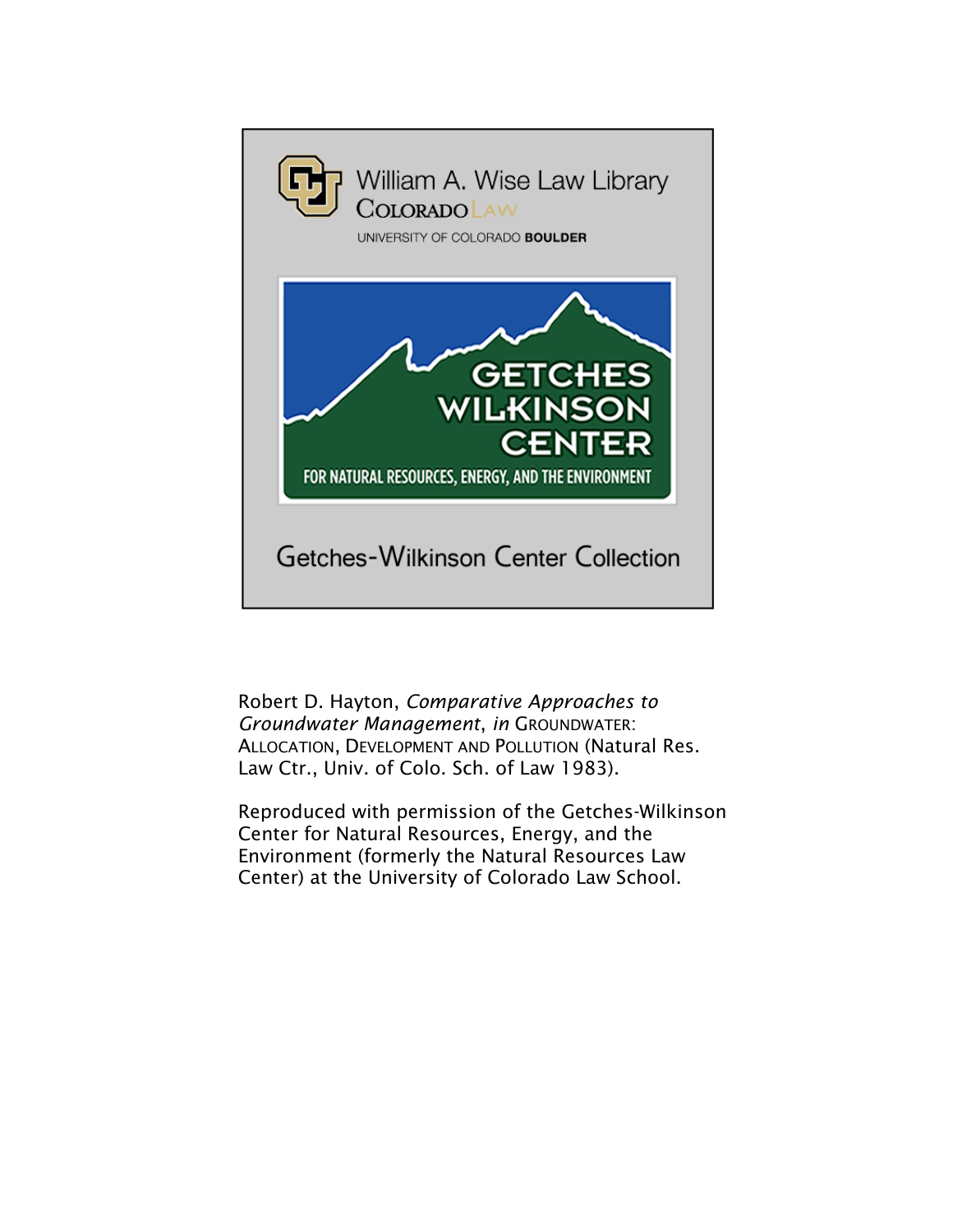### COMPARATIVE APPROACHES TO GROUNDWATER MANAGEMENT

Robert D. Hayton

City University of New York; Member, New York Bar

 $\overline{a}$ 

GROUNDWATER: ALLOCATION, DEVELOPMENT AND POLLUTION

Fourth Annual<br>Summer Natural Resources Law Short Course

Natural Resources Law Center University of Colorado School of Law

June 6-9, 1983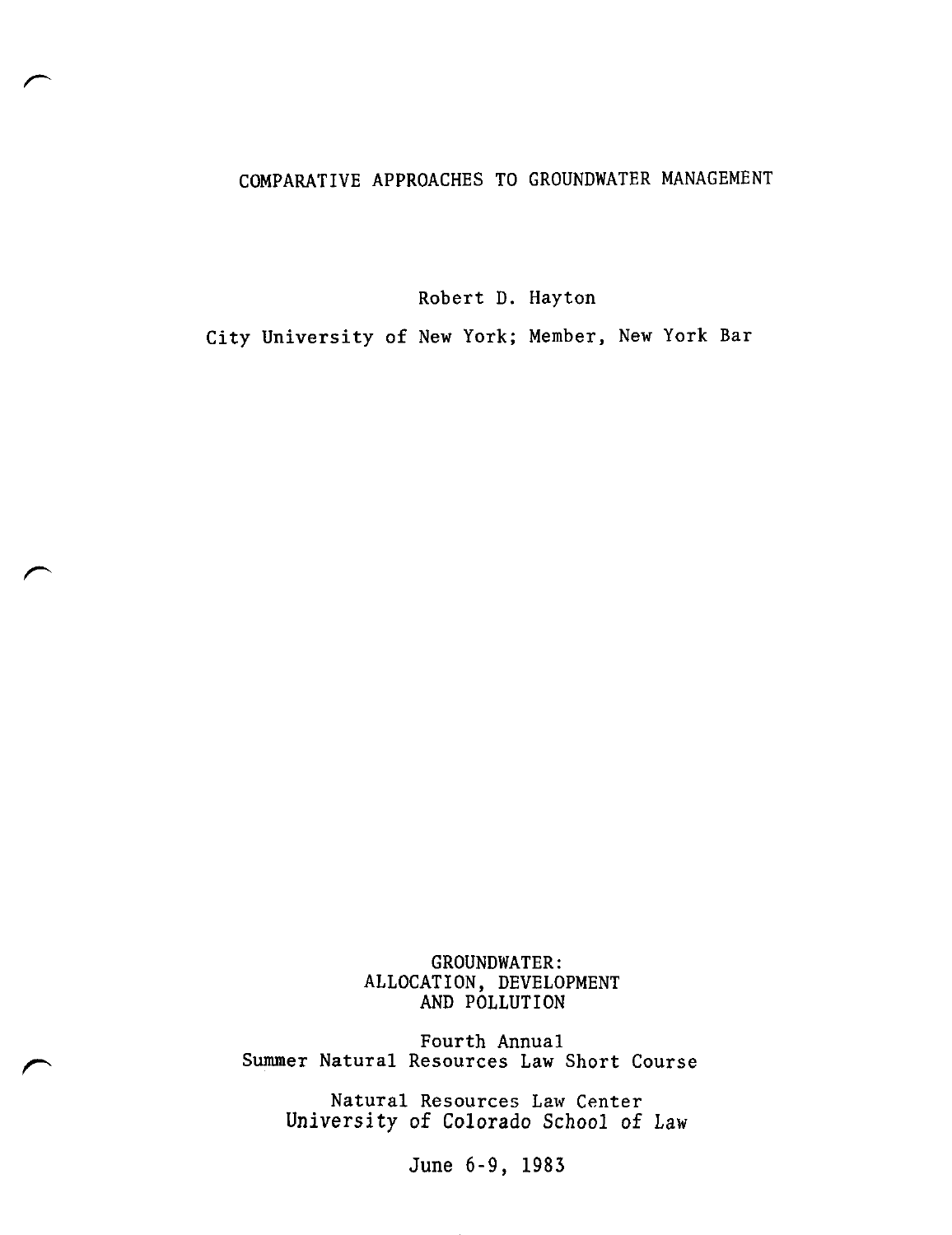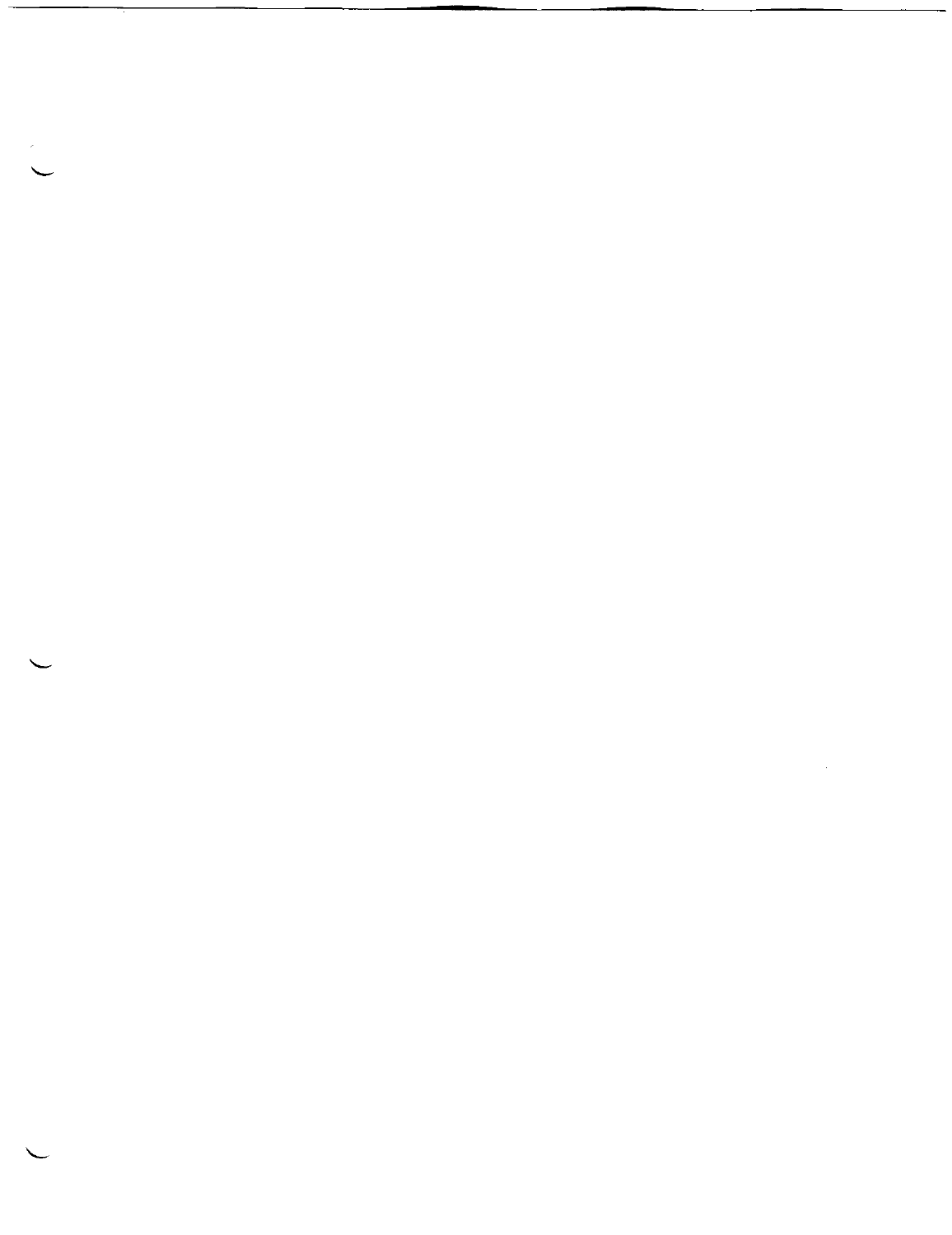- I. Salient Characteristics of the Principal Legal Systems (an overview) (See esp. R. David & J. Brierly, The Major Legal Systems in the World Today, 2d ed, Free Press/Macmillan, 1978)
	- A. The Common Law
		- 1. includes England and Wales and Great Britain's former posessions.
		- 2. emphasizes litigation and the concept of judicial precedent (mandatory and persuasive authority).
		- 3. evolved principle of absolute and virtually unqualified ownership of property, including the unfettered use thereof.
	- B. The Civil Law
		- 1. includes, inter alia, the Nordic countries, continental Europe, Latin America, the Francophone countries of Africa and Asia, the Lusophone countries of Africa. The Soviet Union and the Eastern European countries operate a variant on the Civil Law system.
		- 2. is characterized by idealization of the comprehensive, systematic approach, tracing its origins to the Roman Law.
		- 3. emphasizes logical analysis of legislation over precedent (especially over "accidental" litigation), epitomized by respect for the learned jurist.
		- 4. But rights in property are also firmly vested.

 $-1-$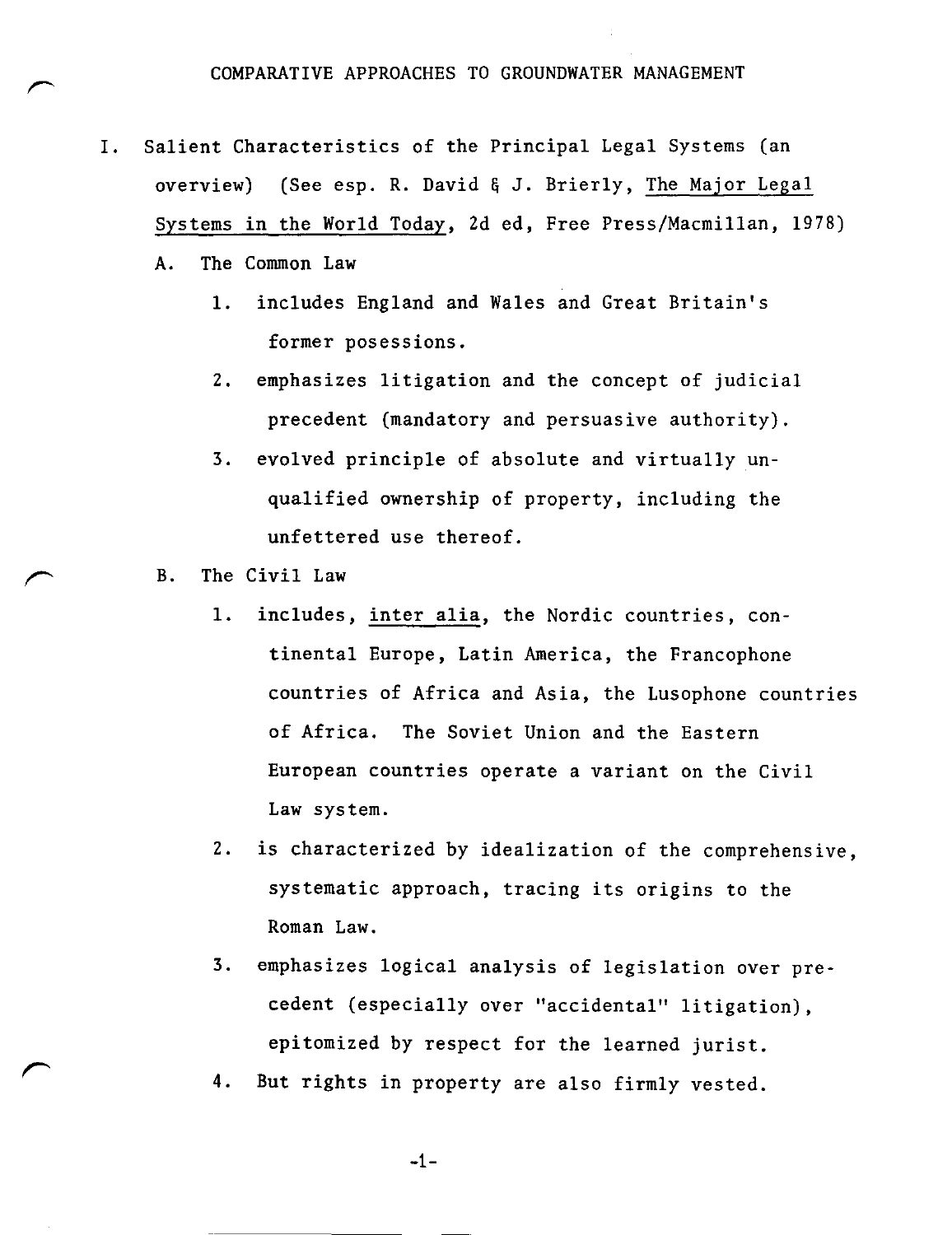#### C. Muslim Law

(see also Food and Agriculture Organization of the United Nationa (FAO), Water Laws in Muslim Countries, vol. 1, Rome, Irrigation and Drainage Paper 20/1 by Dr. D. Caponera, 1973, pp. 1-42).

- 1. includes the Arab countries, Iran, Afghanistan, Pakistan, Bangladesh and several black African countries.
- 2. is characterized by the non-separation of church and State.
- 3. Legislators and administrators (all secular authority) can only govern matters not determined by Islamic Law, though modern governments have ways of overcoming this limitation, subject to religious reaction.
- 4. developed an extraordinary focus on water: "From water we made every living thing" (Koran, Phrophets XXI, 30i). The notion that water is a free good has filtered down even to countries only lightly influenced by Islam: "Water for the rural people shall be free" (attributed to H. E. Life President, Ngwazi, Dr. H. Kamuzu Banda of Malawi).
- D. Law in China
	- 1. Must be understood in the context of the traditional emphasis on the Li.
	- 2. The "legalist school", with its concern for law (Fa), has been revived under the Peoples Republic regime.

-2-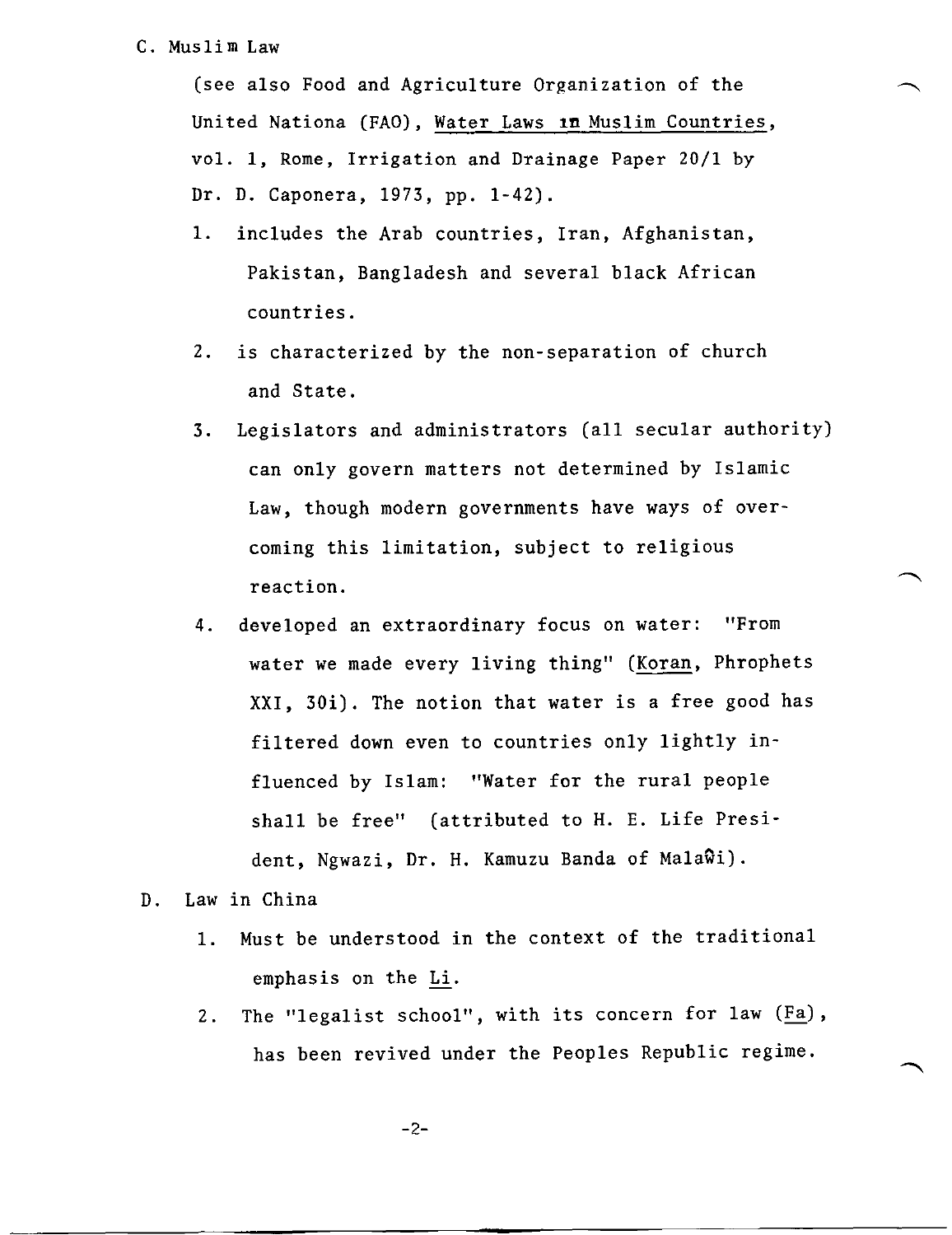Nonetheless, there is still no legal profession (in our sense) in China.

- 3. China is today a fully "Administrative State", but tradition is still strong, especially away from the centers of government power.
- E. "Tribal Law"
	- 1. Includes the interior regions of most Asian and African countries. Sometimes not very developed with respect to water as such; real property rights clearer.
	- 2. Characterized by "right to use" principle, based on tradition administered by village headmen. Real property ownership notion weak if not absent entirely.
	- 3. Fast disappearing under governments bent upon development and modernization but still what most rural people understand and respect.
- F. Hybrid Systems
	- 1. Many countries have adopted and retain most of an originally alien legal system (Common Law, Civil Law or Muslim, or some combination of these).
	- 2. Prevails in certain formerly dependent territories (e.g., India, The Philippines, Puerto Rico) but also Japan.
	- 3. Usually means the reception of foreign forms, procedure and one or more components (e.g., the French Civil Code) but retention at base of earlier system.
- G. Relevance to Water Law in general; groundwater law in particular.

 $-3-$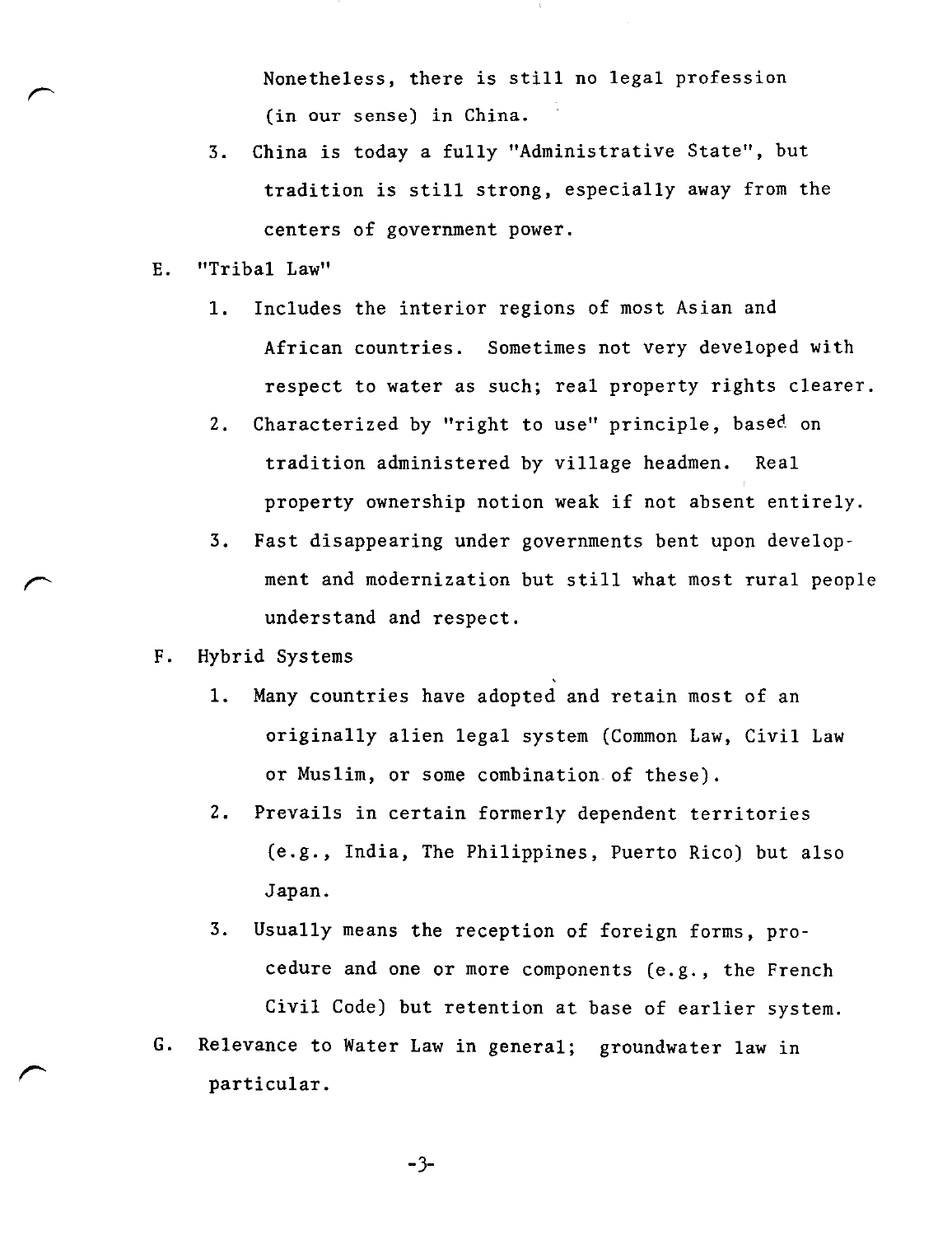- 1. Preoccupation with ownership in western legal systems, leading to difficulty in attaining conjunctive use, aquifer protection and conservation.
- 2. Generally: neglect, until recently, of groundwater management, except in Islamic Law.
- 3. Widespread: inclusion of groundwater rights with superjacent real property rights, or at least a preference in favor of the land owner.

 $-4-$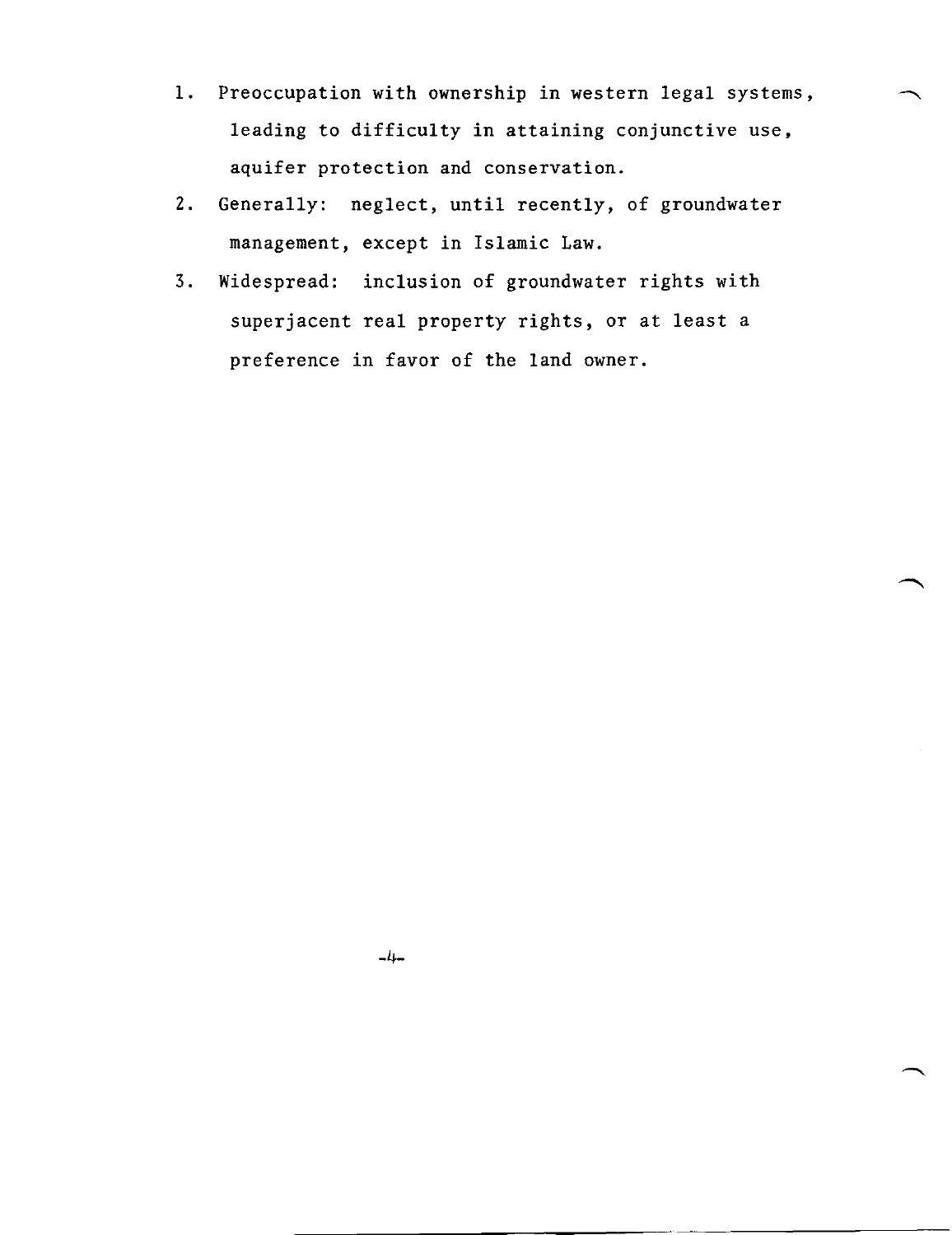- II. The first of three selected cases: The Republic of Turkey (See esp., FAO, Water Law in Selected European Countries, vol. 1, Rome Legislative Studies No. 10, 1975, pp. 211-253; FAO, Groundwater Legislation in Europe, Rome, FAO Legislative Series No. 5, 1964, pp. 138-146)
	- A. Introductory Observations
		- 1. General Familiarization
		- 2. Water resources development has been given priority for the past 25 years; major dams have been constructed and acreage under irrigation has increased significantly.
		- 3. Turkish population is 98% Sunni Muslim, but since 1928, Turkey is no longer a Muslim State.
	- B. The Blend of Traditional Islamic and Civil Law Approaches
		- 1. The Ottoman Empire's leaders saw themselves as the champions of Islam (ghazi), based on the Shari'ah which governed what we call secular as well as religious affairs. The Empire's losing struggle with the western powers and the political thought associated with the French Revolution gradually led; to the westernization of what we now call Turkey. In 18th and 19th Centuries, a sweeping reform program (tanzimat) began the process of separation of Church and State (culmination in 1928 with repeal of the provision of the 1924 Constitution which made Islam the State

-5-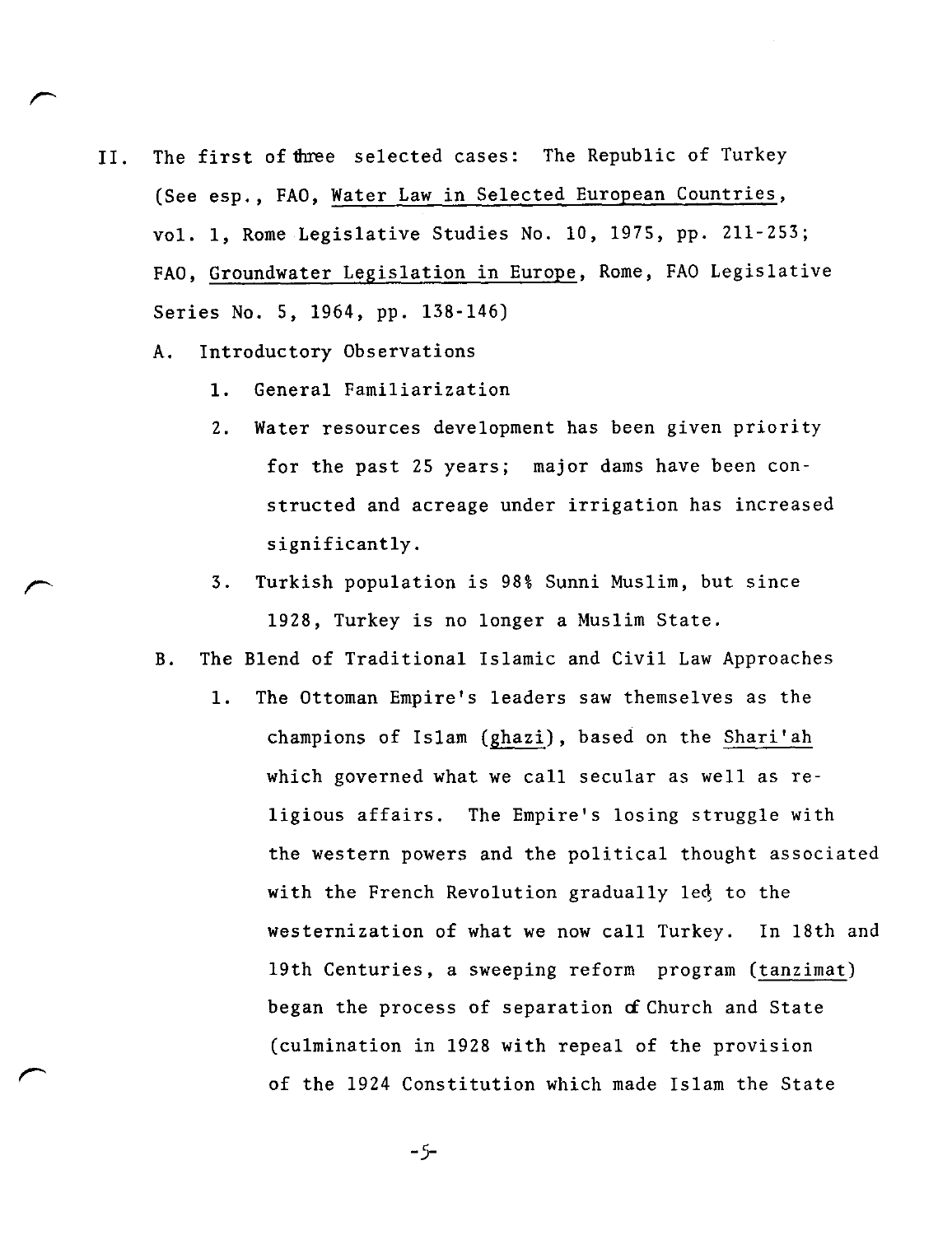religion) and resulted in the Ottoman Civil Code (Maielle-i-Andam-Adliya), the official codification of the Moslem Law as understood and applied in the region. (Later codes--Commercial, Criminal and Procedure--were made on western models, but not the Majelle). Under the Ma'elle, in the Islamic tradition, water (along with pastureland and fire) were confirmed to be free, a common good (Mubah) (Arts. 1234 and 1235). Everyone (Naas) is entitled to the use of a public good, subject to the rights of prior users (Majelle, Arts 1234 and 1235). Prior authorization is, thus, not normally required under Islamic principles for the acquisition of a surface water use right. Where there is conflict, adjudication is the normal course. Turkey has no special water courts; the ordinary courts will apply local, including village, customary rules and regulations where the national legislation is not controlling. In any event, water rights were, and are limited to the amounts one can put to beneficial use (Turkish Civil Code of 1926, Art. 644).

2. The Majelle codified a kind of prior appropriation custom which allowed, under some circumstances, private persons to acquire use rights to public waters, subject to the protection of prior rights. That is, priority in time was the rule (Arts. 1265, 1267, 1269). If one or more rights go so far back that no one knows their origin, these enjoy im-

 $-\epsilon$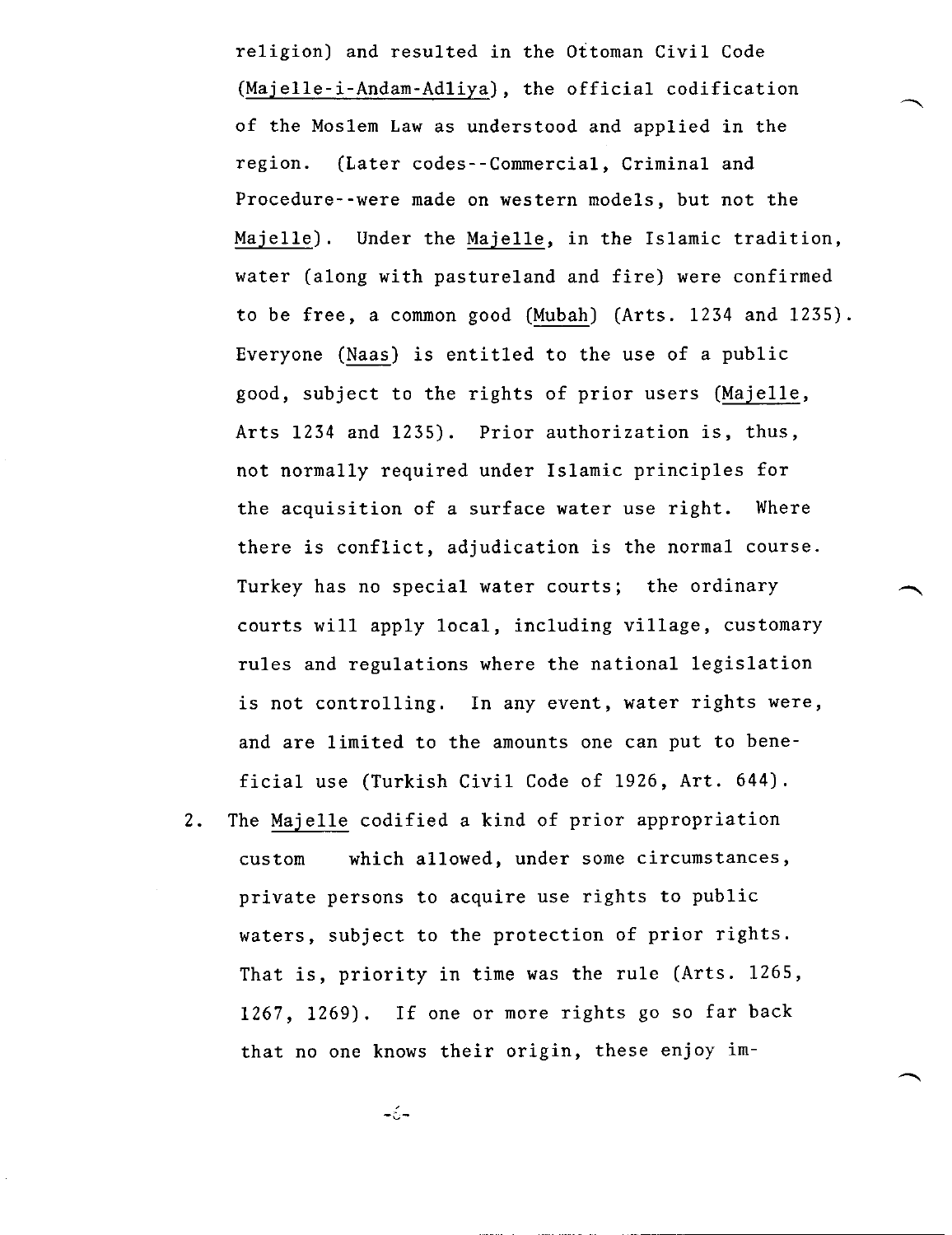memorial status (Kadeem) with priority over non-Kadeem rights (Arts. 6, 166; Supreme Ct of Turkey, 6th Sec., 5.3.1955, case No.1186).

- 3. The Majelle recognized and regulated three kinds of use right, which had been customary: 1) the right of thirst (haq-al-chafa, plus the watering of animals), which was accorded absolute priority; 2) the right to irrigate (haq-al-shirb); and 3) the right to operate mills (Arts. 1267 and 1265). The current statutory regime contains no equivalent, this customary right is still legally recognized, including by the courts. The Majelle had regulated the use rights in water (a free good) on a case by case basis; water, not "owned" by anyone, was not declared to be in the "public domain" or under any formal classification system.
- 4. The Majelle was replaced in 1926 by the new Turkish Civil Code ("TCC"; Law No. 743/1926). A principal influence was the Swiss Civil Code, which in turn had been based on the German and French models. Innovations included the placing of surface waters in the Public Domain (per the doctrine of State ownership of "natural wealth and resources". Turkish Constitution of 1924, Art. 130), the vesting of groundwaters in the private domain of the overlying landowner, and the introduction of western doctrine of ownership of water.

-7-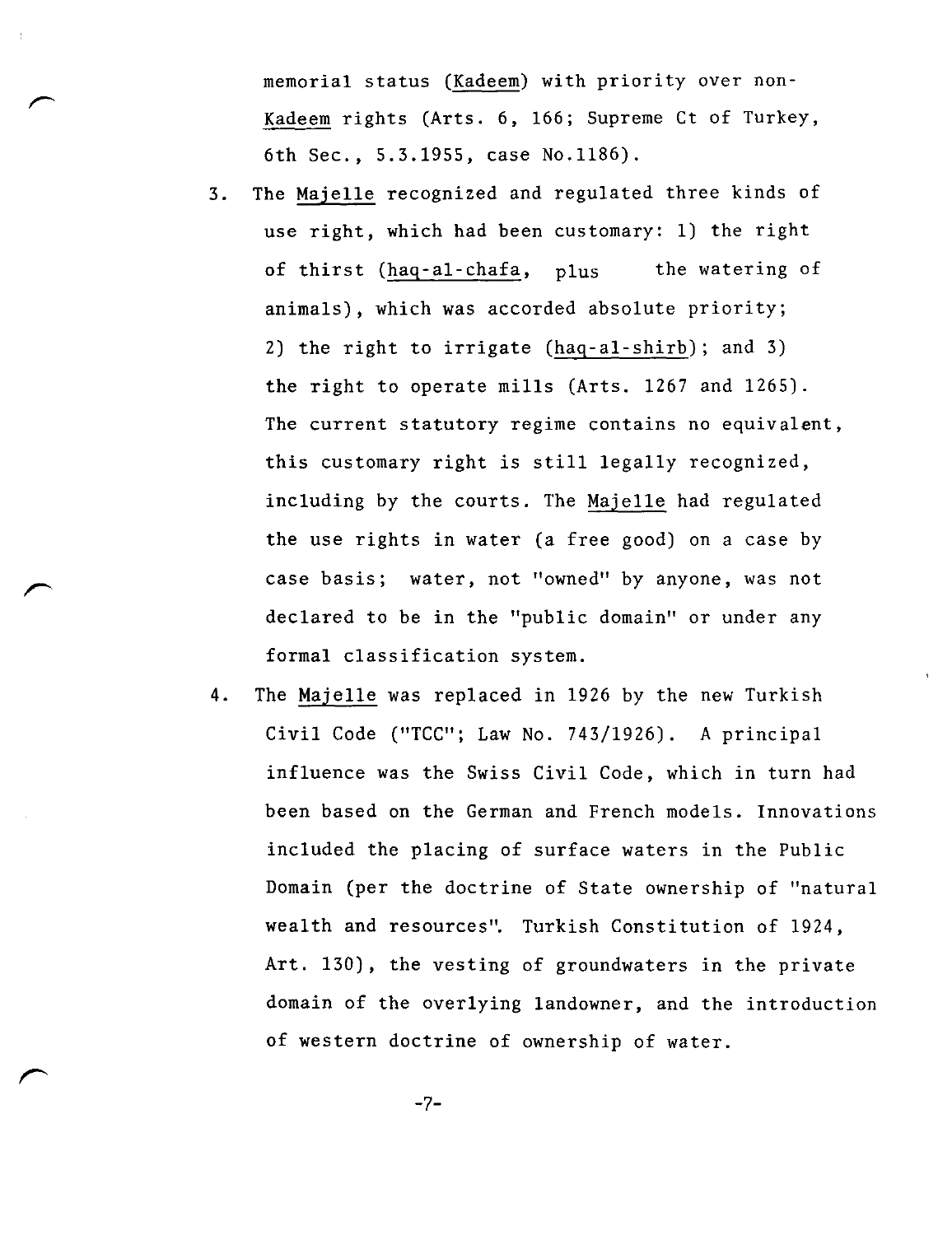- S. The Civil Code governs, of course, private relationships to include conflicts in connection with their use of a public good. The code did not provide the usual definition of "public waters"; instead, those "unowned things" (and public property) were placed under State control and disposition. Waters benefitting the public (along with land not suitable for agriculture, rocks, hills, mountains and springs arising therefrom) are deemed to be "unowned" unless proven otherwise (TCC, Art. 641). Therefore, if water is not benefitting the public, it comes under the private realm and is, consequently, more fully regulated by the Code. Questions about public-benefit use are to be decided by judicial precedent and the opinion of jurists.
- 6. In addition, the TCC provides that land ownership carries with it ownership of that which is above and below the surface (including springs)--to the extent that such is beneficial to the landowner (Art. 644). Thus, surface waters may be privately owned, provided that they are not appropriated, of public interest or exceed the landowner's beneficial use.
- 7. Where private water ownership rights are deemed to be not in conflict with the public interest, they are registered in the Land Register (TCC, Arts. 632, 752, 911-912). They may, however, be junior to the rights of others.

C. Underground Waters

1. In 1960 underground waters were vested by law in the

-8-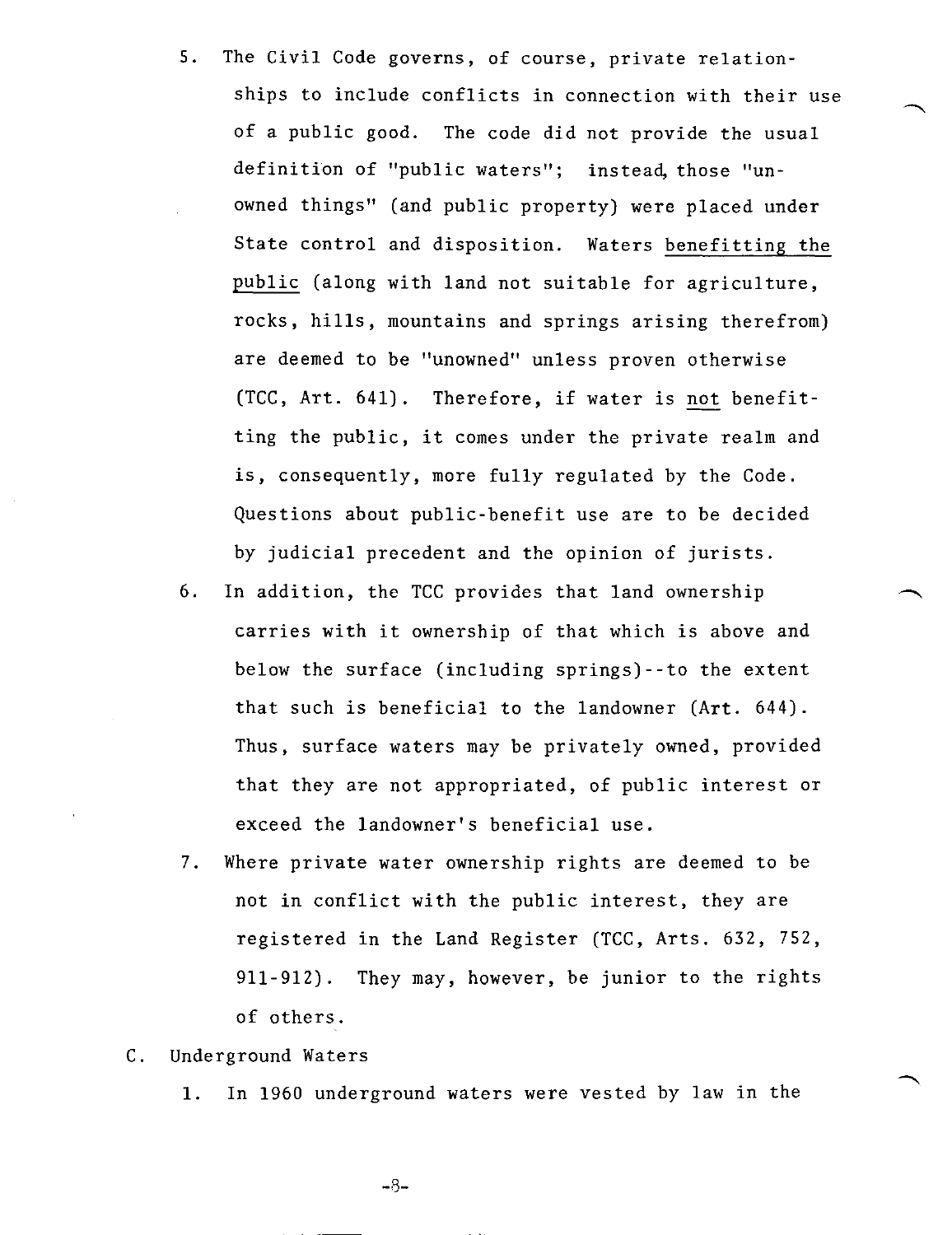State; henceforth, groundwater was to be public in principle, separating groundwater from land ownership (Law No. 138/1960, amending Art. 679 of the TCC).

- 2. A special Law was enacted in the same year regulating the use of groundwater (Law No. 167 /1960), consistent with the new policy. Underground waters are defined as all underlying stagnant and flowing waters as well as aquifers or water-bearing strata wherefrom the withdrawal of water affects the aggregate of the resource (Ibid., Art. 2). **The original** Civil Code provision had assimilated groundwater to spring water, applying the same ownership regime to both (TCC, Art. 679). Spring waters, not defined but under the Civil Code (Art. 644), appurtenant to the land on which they rise and flow, the same as for surface waters, were not affected by these changes.
- 3. But private appropriation rights are only exceptionally exclusive and are subject to many limitations in their exercise on the basis of general public interest, easements and servitudes (TCC, Art. 641, 653, 666, 679, 682-684, 752).
- 4. Permits are now required for the drilling of any well (thus exempting dug wells), or for the excavation of galleries (Karez) (Law No. 167/1960 , Arts. 8 and 5). Depth limits are fixed for various zones, which can be modified subsequently to protect the resource (Groundwater Regulations of 20 July 1961, ("GW Regs"), Art. 4). Permits are not transferrable and are site specific (GW Regs, Art. 8). Any groundwater exploration also

-9-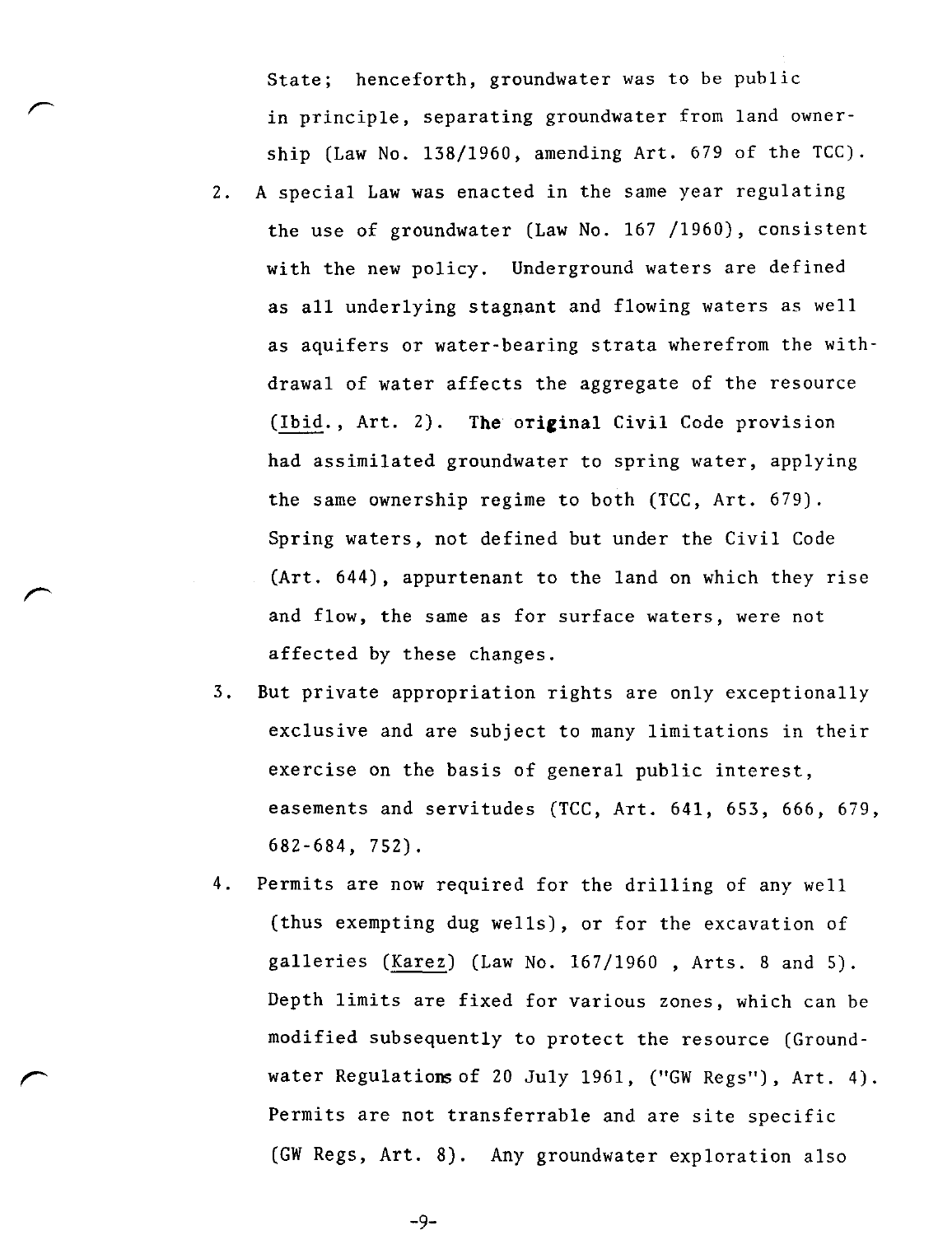must be by permit, issued for a one-year period (Law No. 167/1960, Art. 9). After exploitable groundwater is found, the holder of the drilling or exploration permit may immediately abstract water for use, subject to the requirement of application for a water use permit within one month (Ibid., Art. 10). In light of the groundwater found to be available from the well, the permissible quantity term may be changed (GW Regs. Art. 12). Any modification of an existing well, such as deepening or enlarging it, requires a special permit (Law No. 167/1960, Art. 11).

- S. Groundwater use permits contain conditions and terms limiting the use right, including maximum quantity, approved use and mode of operation. Because Turkey has as yet no special use category for the water supply for industrial plants and ancillary activities (such uses are still regarded as municipal, or domestic), the ordinary rules for groundwater exploration and abstraction permits are applicable. Although there is a lack of provisions preventing the waste or misuse of surface waters, groundwater users are subject to the sometimes strict conditions of their permits; non-observance can result in cancellation as well as prosecution (Ibid., Arts. 4, 5 and 18).
- 6. The owner of a private well is under an obligation to keep the water free of contamination; nonetheless, if the owner fails in this regard municipalities are empowered, at the owner's expense, to take all

 $-10-$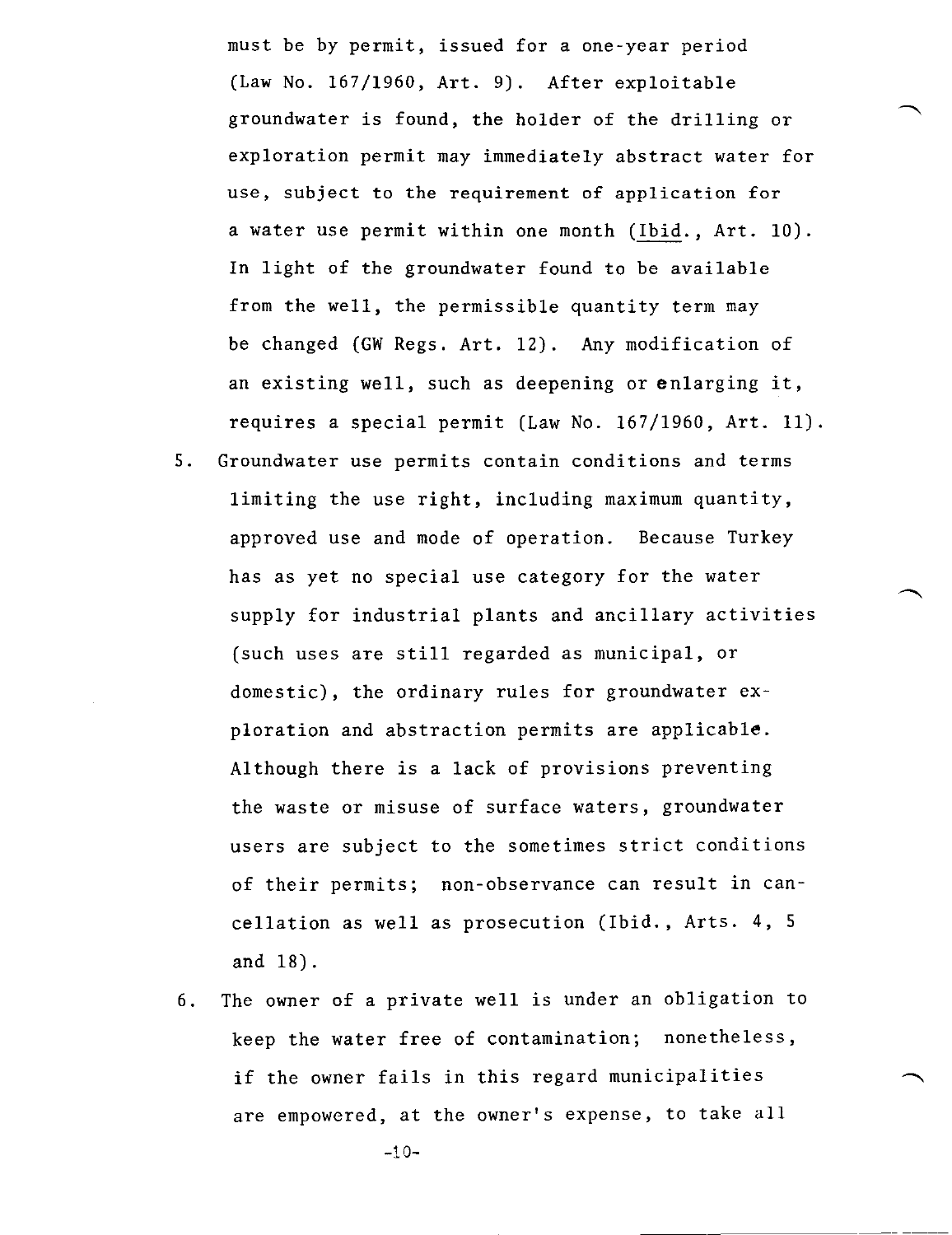necessary measures (Law No. 1593/1930, General Health Protection, Art. 239). Protected zones may be established to protect drinking water sources. The land involved is expropriated, with compensation, by the Municipality within which the supply is situated; such land may not thereafter be used for any other purpose (Ibid., Arts. 237 and 238). And cemeteries are cited with consideration for possible harmful effects on water supplies (Ibid., Art. 212). The Majelle provisions covering prohibited areas (Harim), such as around well sites, remain in force for areas established prior to 1926. For springs and wells, the prescribed area is 80 Arshin, and for galleries (Karez), 100 Arshin (Majelle, Arts. 1281-1282, 1285; a cubit, is .76 meters).<br>one Arshin, / 0wnership of Ownership of the land within the Harim is in the owner of the spring, well or Karez (Ibid., Art. 1286).

7. The GW Regs require that proper measures be taken to protect groundwater and associated works, in particular to prevent polluted surface waters from being mixed with spring or well waters during exploration, use or improvement activities; the combining of a well's low-quality waters with good water from another level of the well must also be prevented. Protection measures must be set forth in studies and plans required to be submitted under the Regs. Operations are required to be executed in full

-11-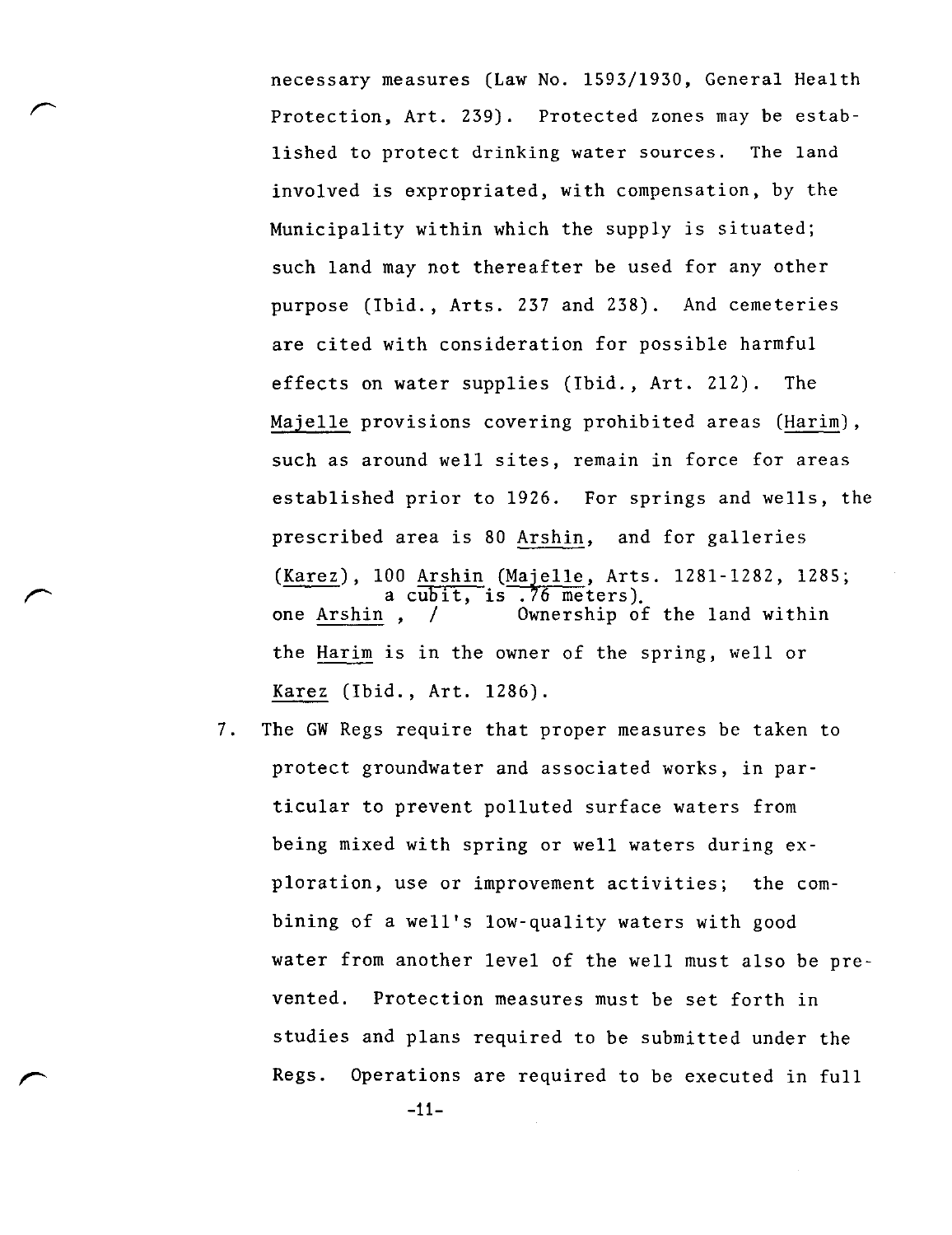compliance with the specifications as approved. The engineer, hydrogeologist or geologist in charge of the project is held responsible. Subsequently, during use, the permitee is responsible for any failure to take or sustain required protective measures.

- D. Groundwater Management
	- 1. Turkey does not have a central water authority or explicit water policy statements. Comprehensive sectorial planning is, however, coordinated by the State Planning Organization, within the Office of the Prime Minister. The five-year development plans plus the annual implementation programs provide the framework for water resources development, control and protection. Hydrologic and hydrogeologic information and data are provided by various agencies (but particularly by the General Directorate for State Hydraulic Works) and collated and reconciled during the planning process for individual basin master plans.
	- 2. The Ministry of Power and Natural Resources (created in 1964) now has principal authority for water.

The Minister carries out his "groundwater development"

responsibilities chiefly through the General Directorate for State Hydraulic Works ("GDSHW"). The Minister may declare "groundwater exploitation areas" (Law No. 167/1960, Art. 3). In such areas, the locations and numbers of permitted wells, the depth and other characteristics, as well as the amounts of water that may be with-

 $-12-$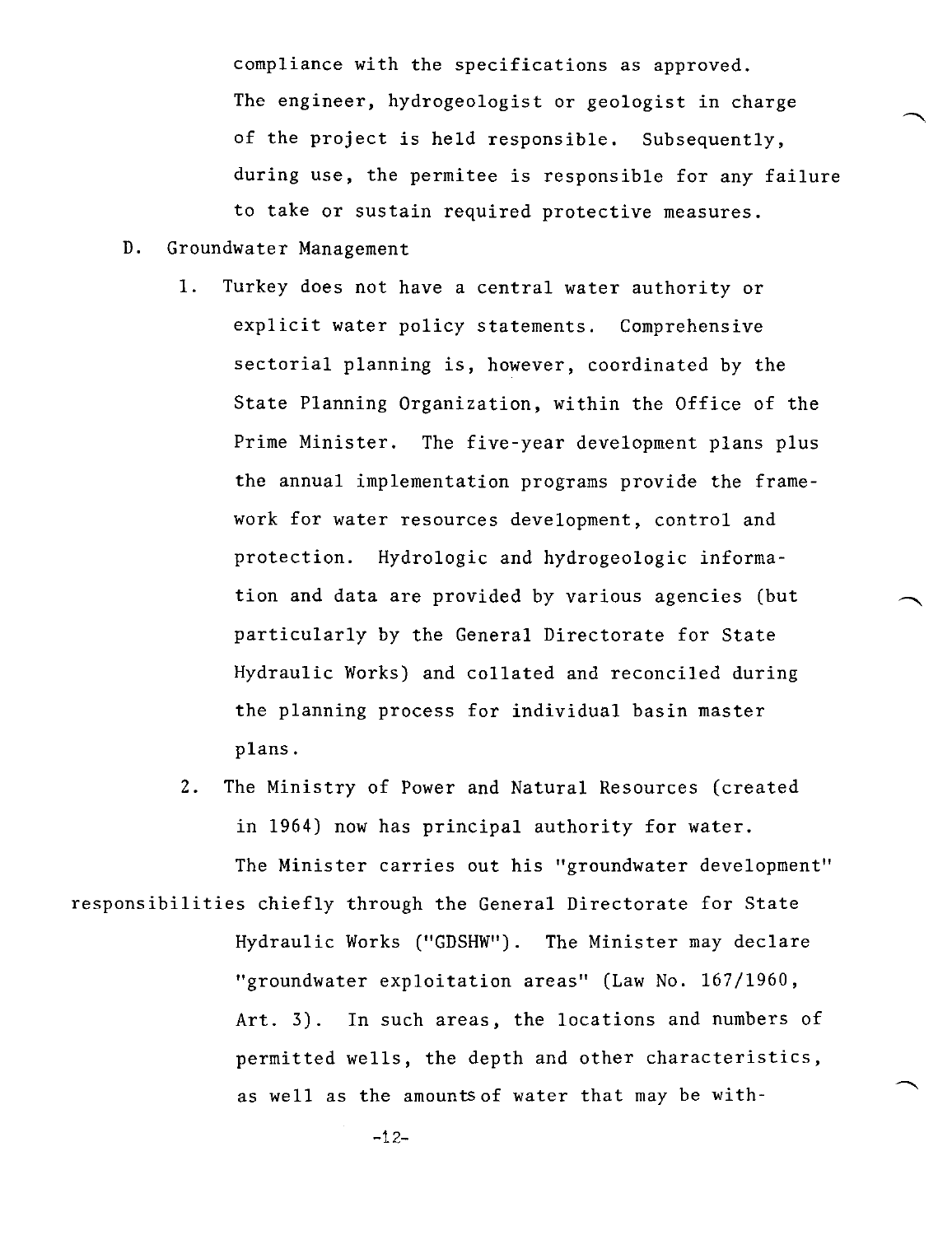are regulated drawn/(Ibi $\tilde{\textbf{d}}$ ., Art. 4). Outside declared ground $\cdot$ water exploitation areas, landowners are free to prospect for groundwater and to apply the waters found to meet their own needs. Only if the wells are drilled and beyond the depth established by Regulations must permits be obtained (Ibid., Art. 5).

- 3. The GDSHW maintains a central water resources inventory, conducts planning, and, among other things, coordinates development activities at the national level. GDSHW also prepares the basin master plans for submission to the State Planning Organization. Permits for groundwater exploration, abstraction and well modification are issued by GDSHW. GDSHW is, like a number of other technical agencies, decentralized. Its Regional Directorates (usually corresponding to river basins; there are no river basin commissions) are duplicates on a smaller scale of their headquarters' organization.
- 4. The Ministry of Health and Social Assistance has control over water quality and, consequently, is, inter alia, empowered to establish the protected zones around water sources (Law No. 1593/1930, Arts. 200, 235, 237-238).
- 5. Turkey is divided into 67 Provinces, each headed by a Governor responsible to the Minister of the Interior. Administrative authority is ultimately completely centralized, but powers are delegated to the Governors. For example, on behalf of the GDSHW, a Provincial

-13-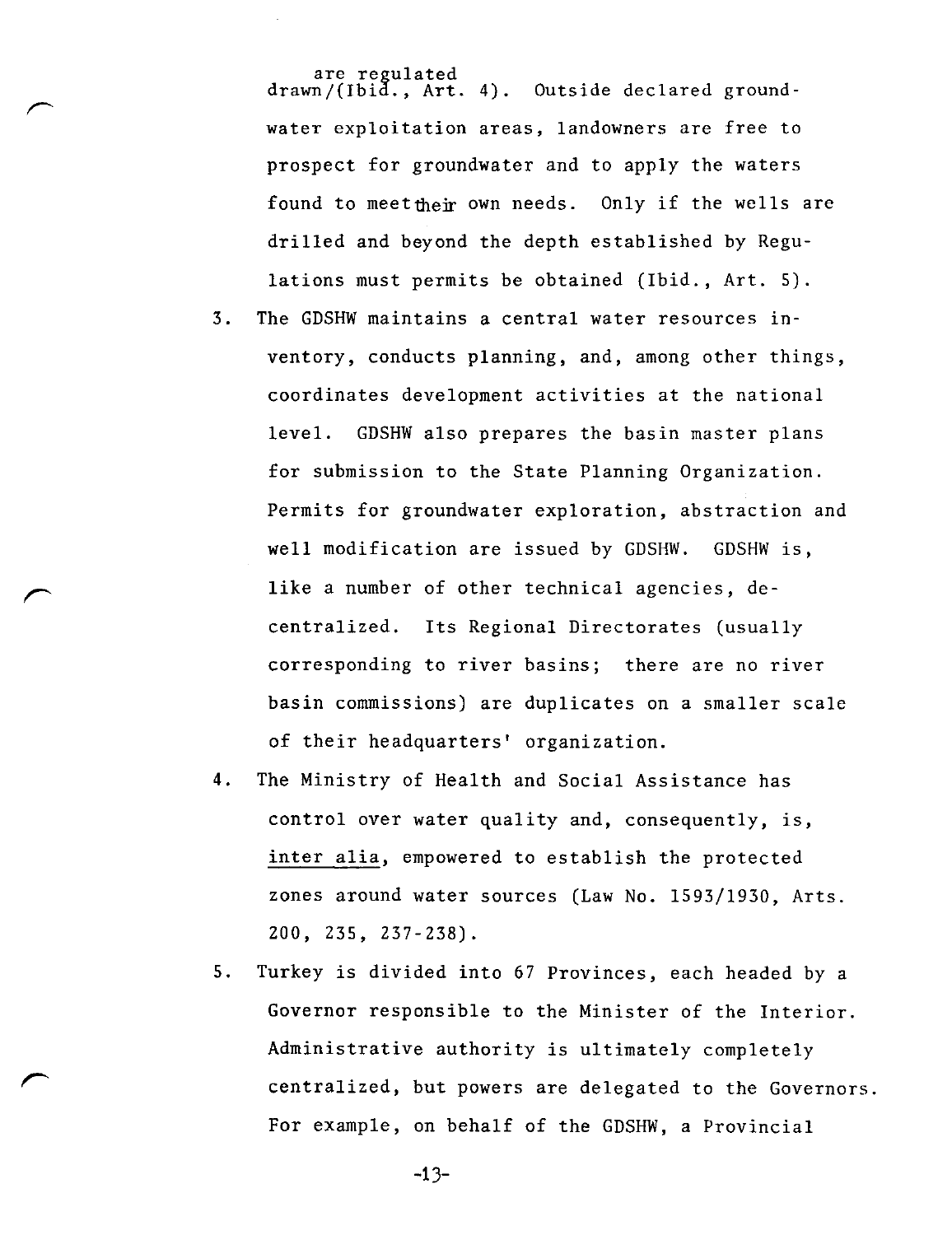Governor may issue underground water use permits (Law No. 167/1960, Art. 8). There are also Counties, Districts and Villages with administrative responsibilities within their jurisdictions, including water resources generally. Moreover, Provincial and District Capitals are "Municipalities" with conservation, drinking water and sewerage responsibilities (Law No. 1580/1930, Municipalities, Art. 19; Law No. 1593/1930, General Health Protection, Arts. 15 and 18; Law No. 831/1926, Water, as amended, Art. 1).

- 6. Certainty of Groundwater Rights.
	- a. Holders of groundwater rights, now subject to a permit regime (along with hydropower and fishing, for example), have the protection of their "concession". The rights granted may be modified, terminated or cancelled only in accordance with the terms and conditions of the permits. On the other hand, water rights not under the permit regime are permanent. These may, however, have servitudes imposed.
	- b. Expropriation (usually with adjudication) can take place. Compensation is required in expropriation cases, except where there is special public interest. For example, public exploration or control wells may be made on private land without the requirements of expropriation or compensation; however, if such wells are turned into exploitation wells, expropriation with compensation is required.

 $-14-$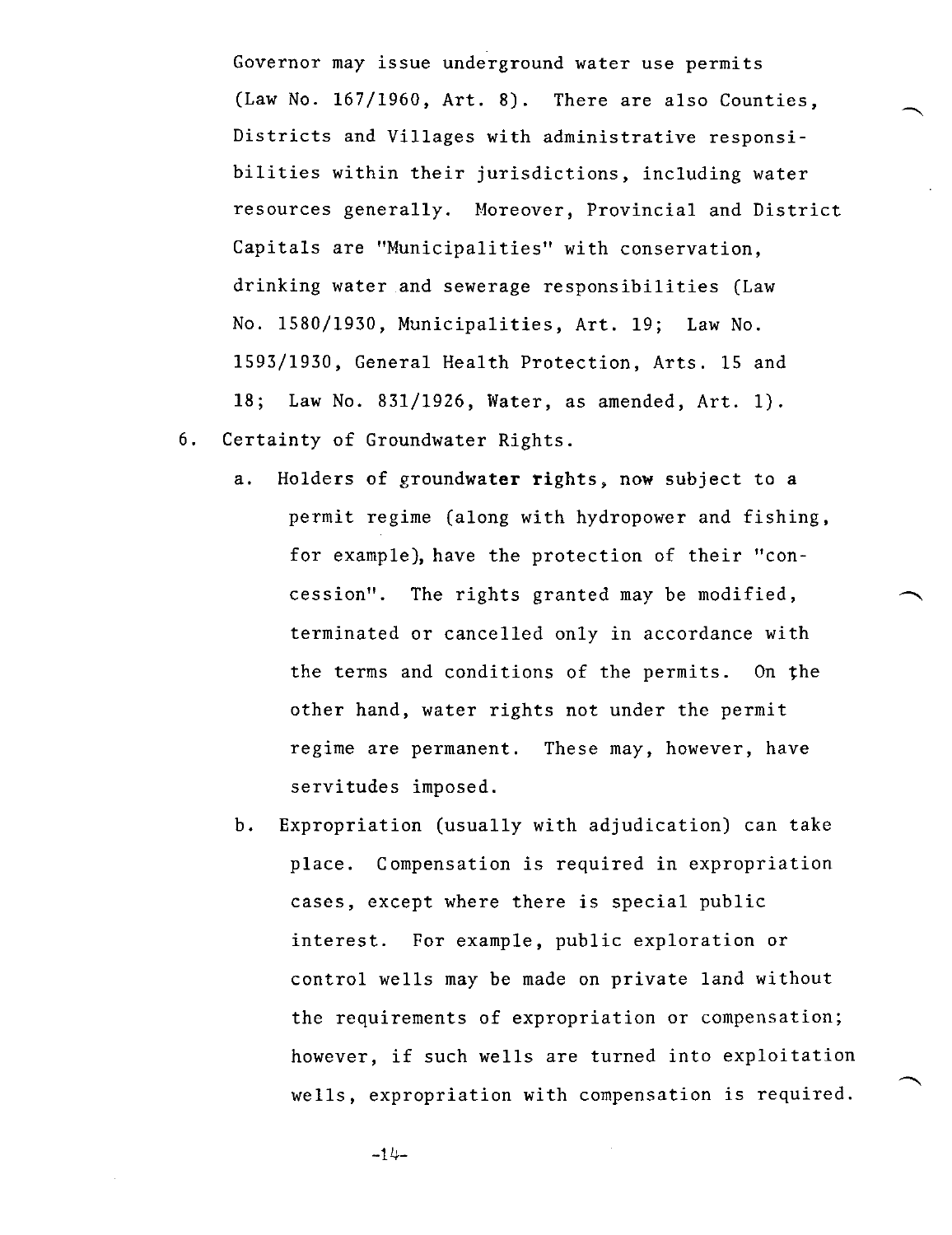The right to use water from such a well may be leased to individuals or corporations, with the expropriated landowner given preference (Law No. 167/1960, Art. 7). Where a landowner fails to obtain an adequate supply on his own property without unduly high cost, he may gain access to water from the wells of his neighbors, where their wells are not fully utilized in meeting their own requirements (Ibid., Art. 6).

- 7. "Safe Marginal Limit". An interministerial committee decides among use applications when the requests of several applicants, plus prior allocations, equals or exceeds the pre-determined safe marginal limit of an aquifer (Ibid., Art. 14; GW Regs. Art. 15). The phrase is defined as the quantity of water which can be withdrawn continuously without unfavorably affecting the groundwater level (Law No. 167/1960, Art. 2).
- 8. Specifications for all groundwater exploration activities are established by the Minister of Power and Natural Resources (Ibid., Art. 4). A licensing requirement for drillers is of recent origin. Under the GW Regs (Art. 9), anyone engaging in well construction must first be certified on the basis of a formal test. Certificates issued are either First Grade or Second Grade, depending on the applicant's experience. Certificate holders are under a duty to comply with all regulations and instructions, to furnish technical data and to keep the required registers.

-15-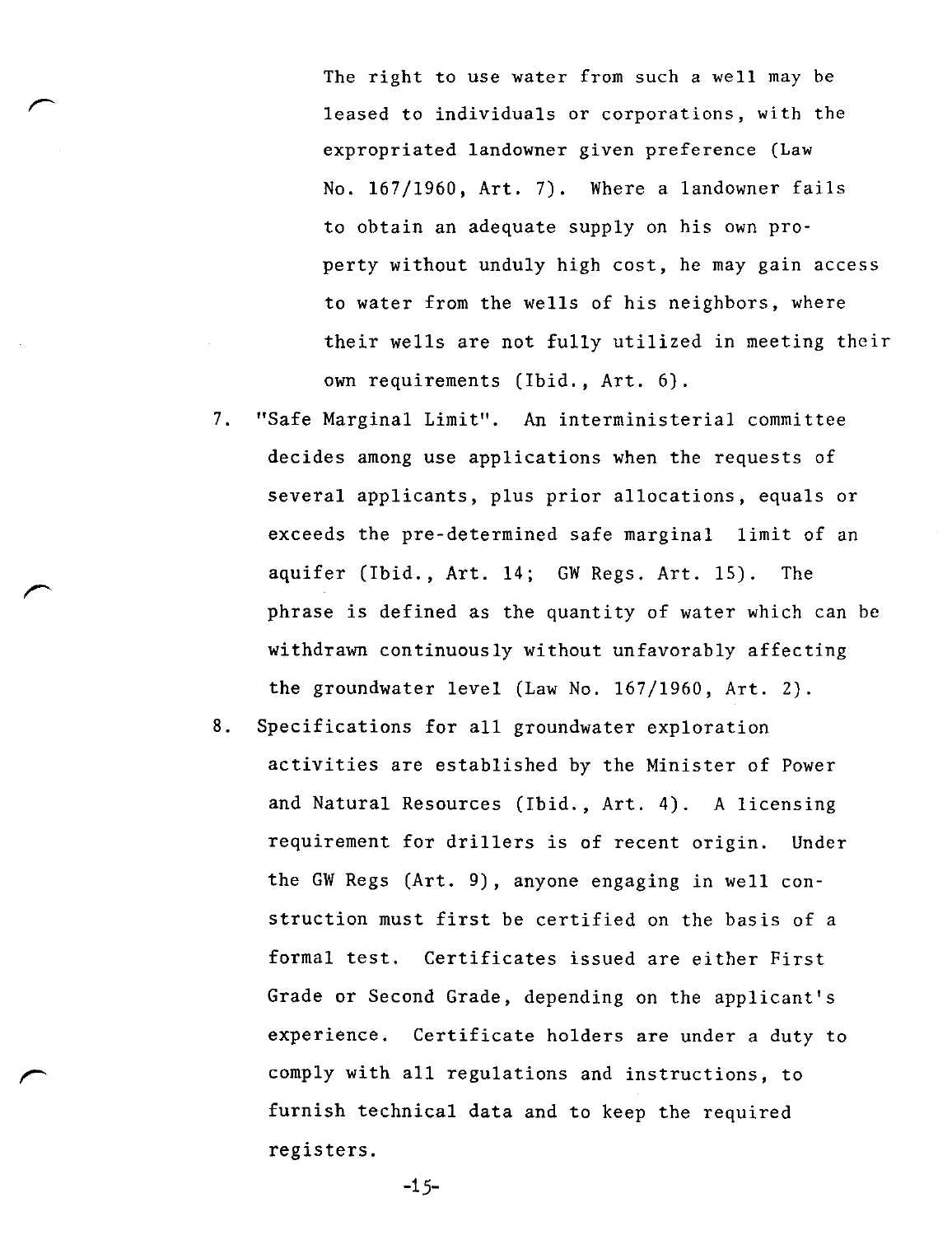#### D. Outlook.

 $\ddot{\ddot{z}}$ 

- 1. Water resources and water-related activities are gradually coming under administrative control. A new, more comprehensive water code has been drafted and is under consideration. Reconciliation of the provisions on groundwater and spring waters is expected to be one result. The overlapping of administrative authority may not be resolved. Water users' association are on the increase as projects become more complex and costly. Industrial uses of water are rapidly increasing, especially in Western Turkey.
- 2. Groundwater rights in particular are now subject to control and modification, with more attention recently to water quality aspects.

 $-16-$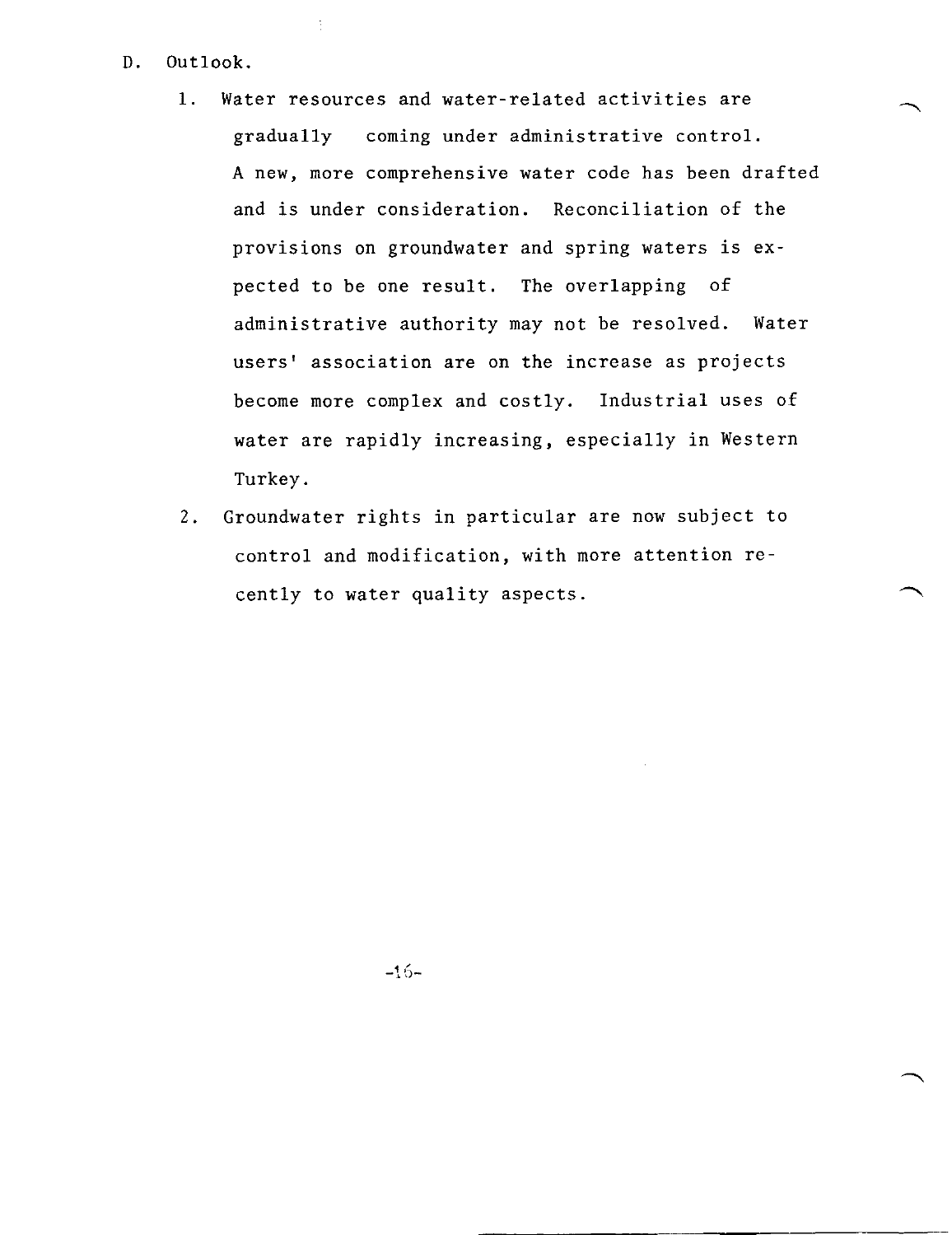- III. The Rederal Republic of Germany. (see esp. FAO, Groundwater Legislation in Europe, Rome, Legislative Series No. 5, 1964, pp. 65-73).
	- A. Introductory Observations.
		- 1. General Familiarization.
			- a. The Federal nature of the system.

b. The role of the European Communities. 2. Water resources in West Germany are governed at both the Federal and the Land levels. The principal legislation in force is the Federal Water Management Act of 27 June 1957. The various Lander have enacted Water Acts in implementation of the Federal Baden-WUrttembert statute (Act of / of 25 February 1960; Act of Bavaria of 26 July 1962; Act of Berlin of 23 February 1960; Act of Bremen of 13 March 1962; Act of Hamburg of 20 June 1960; Act of Hesse of 6 July 1960; Act of Lower Saxony of 7 July 1960; Act of Northrhine-Westphalia of 22 May 1962; Act of Rhineland-Palatinate of 1 August 1960; Act of the Saar of 28 June 1960; Act of Schleswig-Holstein of 25 February 1960).

- B. The Ownership question.
	- 1. With respect to groundwaters the West German Legislation is all but silent. Groundwater is not subject to being "owned", according to the prevailing view. Bavaria's and Hamburg's water acts do, however, state that ownership of real property includes the property's groundwater resources. Even so, the landowner is

-17-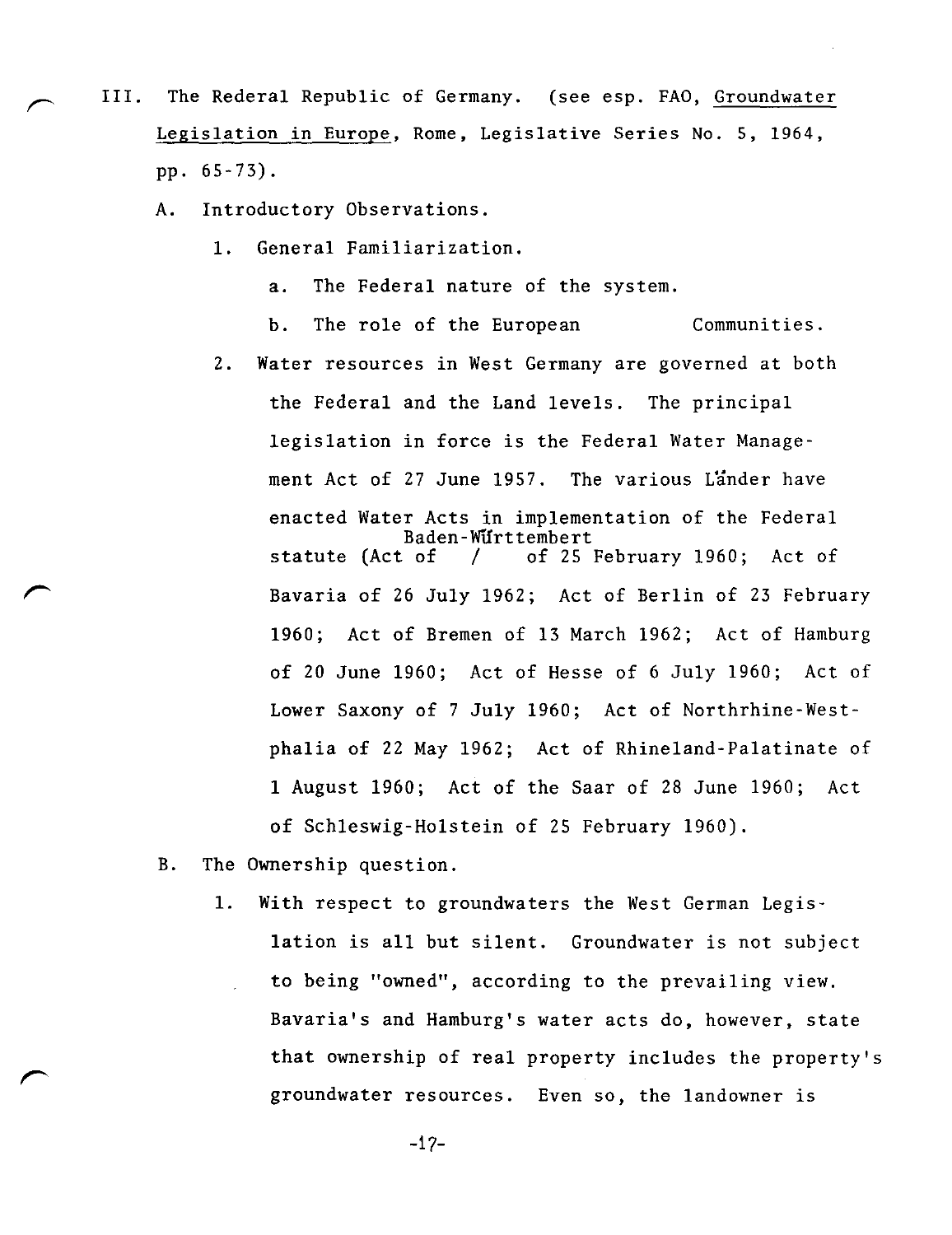obliged to allow the officially approved public uses of such waters.

2. The Federal Act (Art. 2) requires a license or concession from the competent water authorities for any use 'of underground waters; "use", here is de-

fined as intake, catchment, transmission to the surface, the diversion of groundwaters, and the raising or lowering of their level. But the Federal Act (Art. 33, para. 1), as exceptions, recognizes free use of groundwaters for household and agricultural purposes. Most of the water acts of the Lander provide for their high or supreme water authorities to require licenses or concessions for such Article 33 uses where, for water management reasons, controls are necessary.

C. Groundwater Prospecting and Abstraction.

1. The Federal Act does not deal with well construction, except to provide that the Lander, where water management requires, may establish a well depth below which control may be exercised; where groundwater is struck unintentionally, or without authorization, the wells may be closed (Art. 35). Several Lander have required such controls (see esp. Baden-Württemberg Act, Art. 37; Rhineland-Palatinate Act, Art 42; Hesse Act, Art. 39). The Rhineland-Palatinate Act, for example, authorizes the High Water Authority to issue a protective ordinance where drilling is deemed likely to disturb water behavior. Under such ordinances the allowable depth is specified and super-

 $-18-$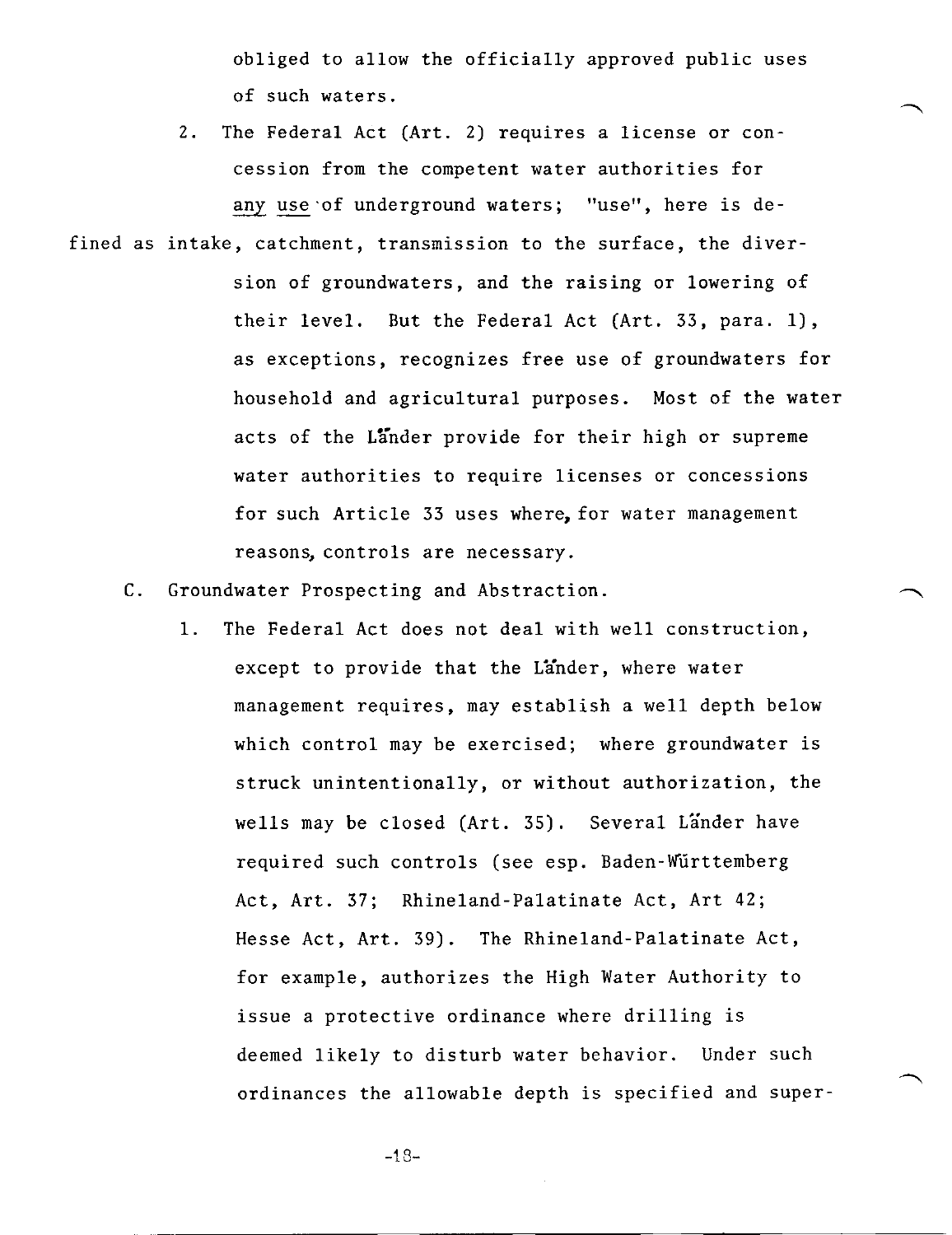vision of the works is placed under the local water authority (Art. 42, para. 1). Any unforseen discovery of groundwater must be reported immediately and the work stopped pending administrative decision (Act. 42, para. 2); if the works will have an unavoidable prejudicial effect on groundwaters the authorities may close down the works (Art. 42, para. 3).

- 2. In addition, West Germany is under an international duty to take measures to protect groundwaters along the Rhine River where these are likely to be adversely affected by improvement works on the Upper Rhine (Agreement between France and Germany concerning Improvement of the Upper Rhine, 1956).
- 3. Where there is more than one application for a groundwater license, and the supply is deemed insufficient to meet all requests at the time, the Lander have provided for the favoring of the request(s) promising the greatest benefit to the public interest. All things being equal, the landowner's application will be granted or, if the landowner has not filed, the first application received is granted. On the other hand, the application that will result in the least inconvenience to third parties, or the greater " soundness" of the applicant can be deciding factors; one Land gives priority to an already existing enterprise (Baden-Wiirttembert Act, Art. 18).
- 4. Where existing uses become conflicting, in terms of quantity or quality, or if the public interest so requires, use rights may be modified, including with

 $-19-$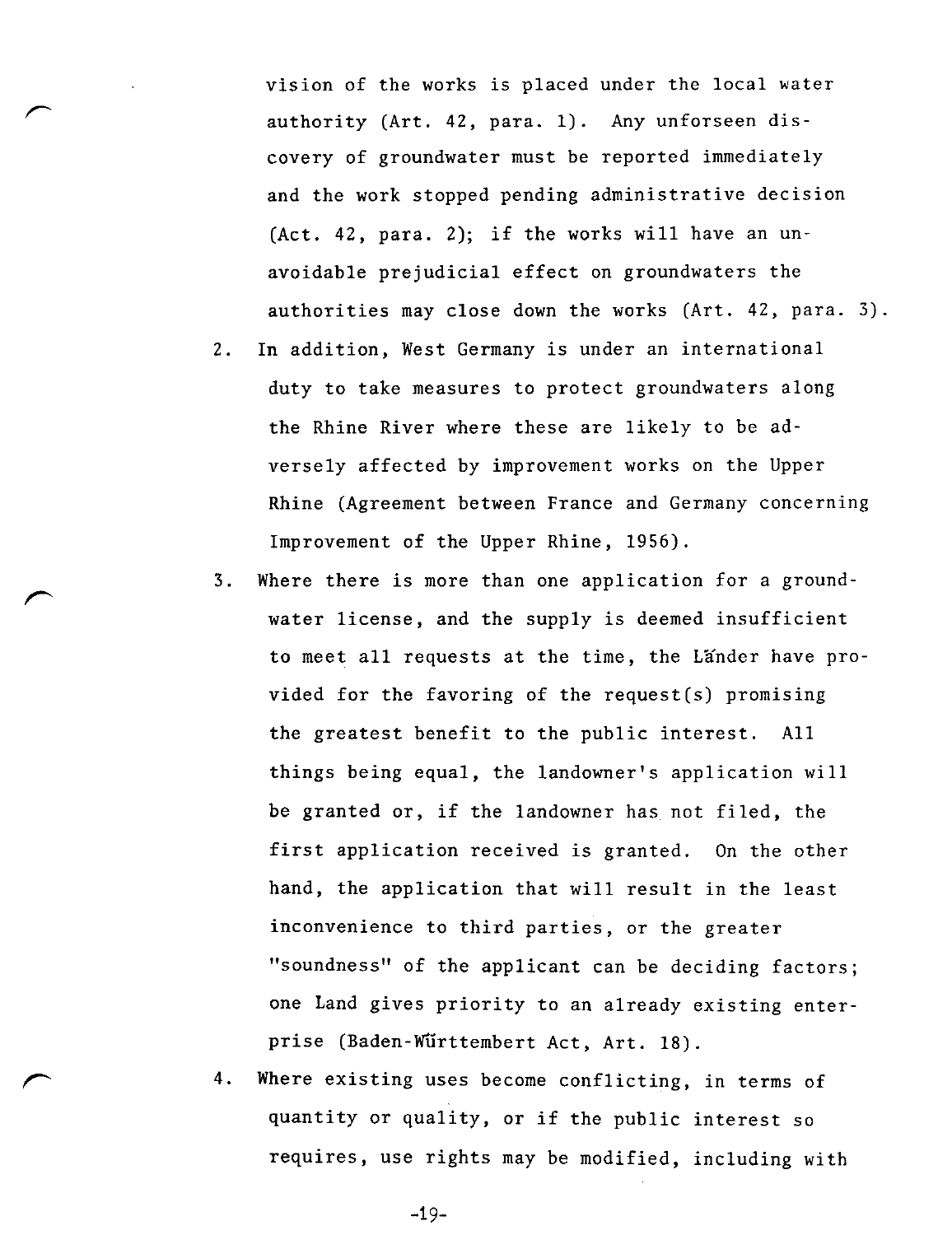respect to duration. However, users whose rights are thus curtailed are eligible for compensation (Fed. Act, Art. 18 ; the procedure is regulated in detail by each Land. See esp. Baden-Wurttemberg Act, Art. 19).

- 5. "Water Protection Zones". The Federal Act (Art. 19) establishes the procedure for creating water protection zones where the public interest is deemed to so require. Among the objectives of such zones are, especially, to allow recovery of groundwater volume, to restrict or prohibit a variety of practices, and to oblige the landowners to submit, for example, to water and soil behavior studies.
- 6. Non-damaging, Sparing and Economical Use. The German Watercourses policy is to achieve economical and sparing use of water; licenses and concessions are, moreover, to be conditioned so as to preclude injurious third party effects (Fed. Act, Art. 5, para. 3). And licenses and concessions are not to be granted where the public interest in public water supplies would be prejudiced (Ibid., Art. 6). In implementation, Baden-WUrttemberg's Act (Art. 14) obliges users not to use water so as to employ or withdraw water unnecessarily, to waste water, or to prejudice third parties. Nevertheless, concessions may be granted by the Lander where the proposed use's advantages are found to offset , at least to a large extent, the damage caused to third parties (Fed. Act, Art. 8; Baden-WUrttemburg Act, Art. 15).

-20-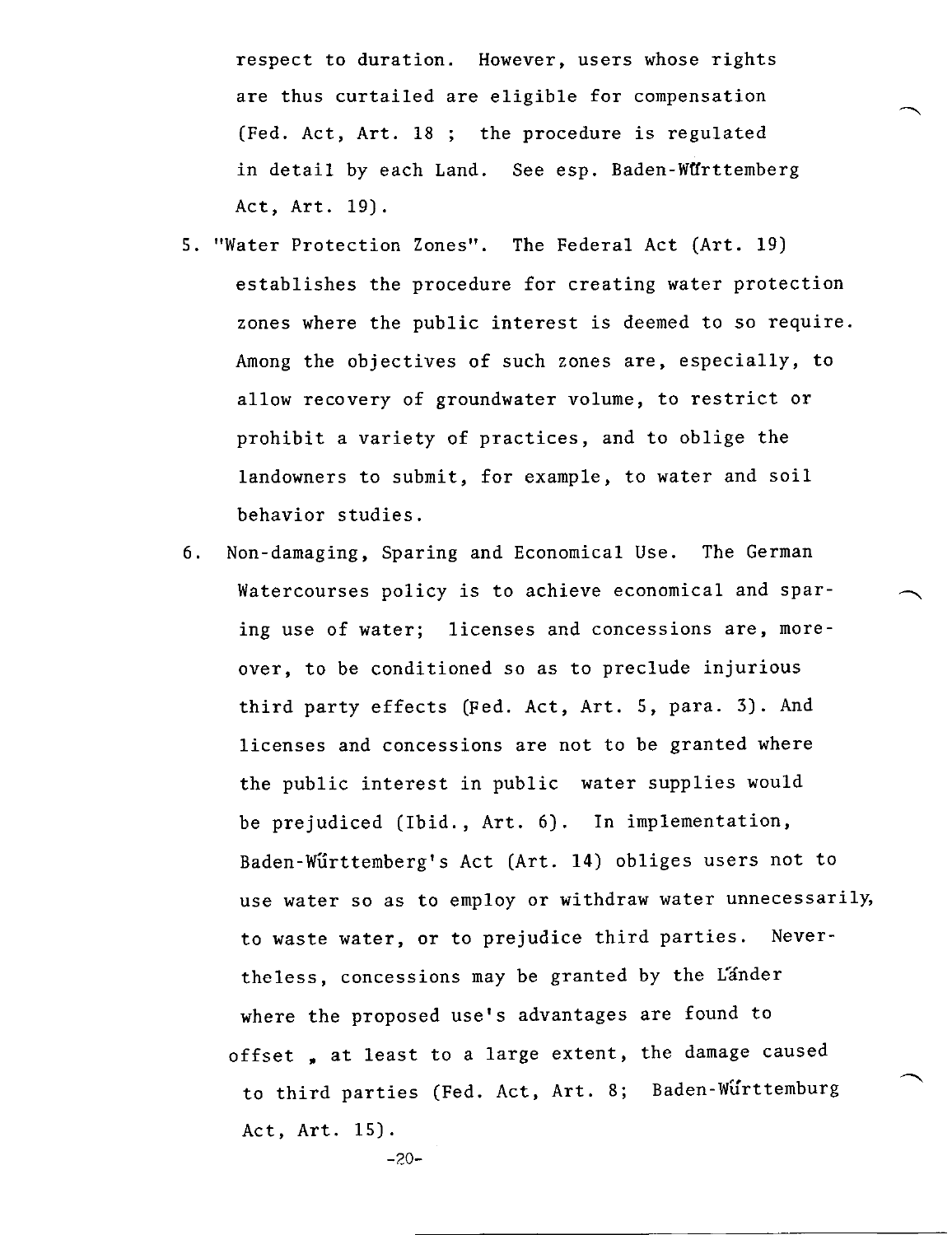- 7. Obligations under Permits. A permit is not a requirement for Article 33 uses (see sec.B 2, above), but for all other uses the granting of a license or concession is required and may be limited by conditions and specific obligations. The prevention of, or compensation for damage to third parties is a case in point (Fed. Act, Art. 4, para. 1). The grant may also be made subject to subsequent administrative measures for water use control (Ibid., Art. 5, para. 2). By operation of the Act, anyone using water in excess of the traditionally consecrated amounts is obliged to submit to controls. The authorities are given access to property and installations for the purpose of ensuring compliance with conditions; users are under a duty to provide all the manpower, blueprints and equipment needed by the inspectors, and must submit to technical investigations (Ibid., Art. 21, para.1).
- 8. Permit Termination. Licenses and Concessions are always revocable for not adhering to the purpose and manner of use stipulated. Licenses need not be granted for a definite period, but concessions--granted only after a formal hearing--are made for definite periods only (Ibid., Arts. 7 and 8).
- D. Groundwater Management.
	- 1. The preparation of Water Management Plans are the responsibility of the administrations of the Länder, following guidelines imposed by the Federal Government (Ibid., Art. 36). Groundwater always receives special attention in these plans.

-21-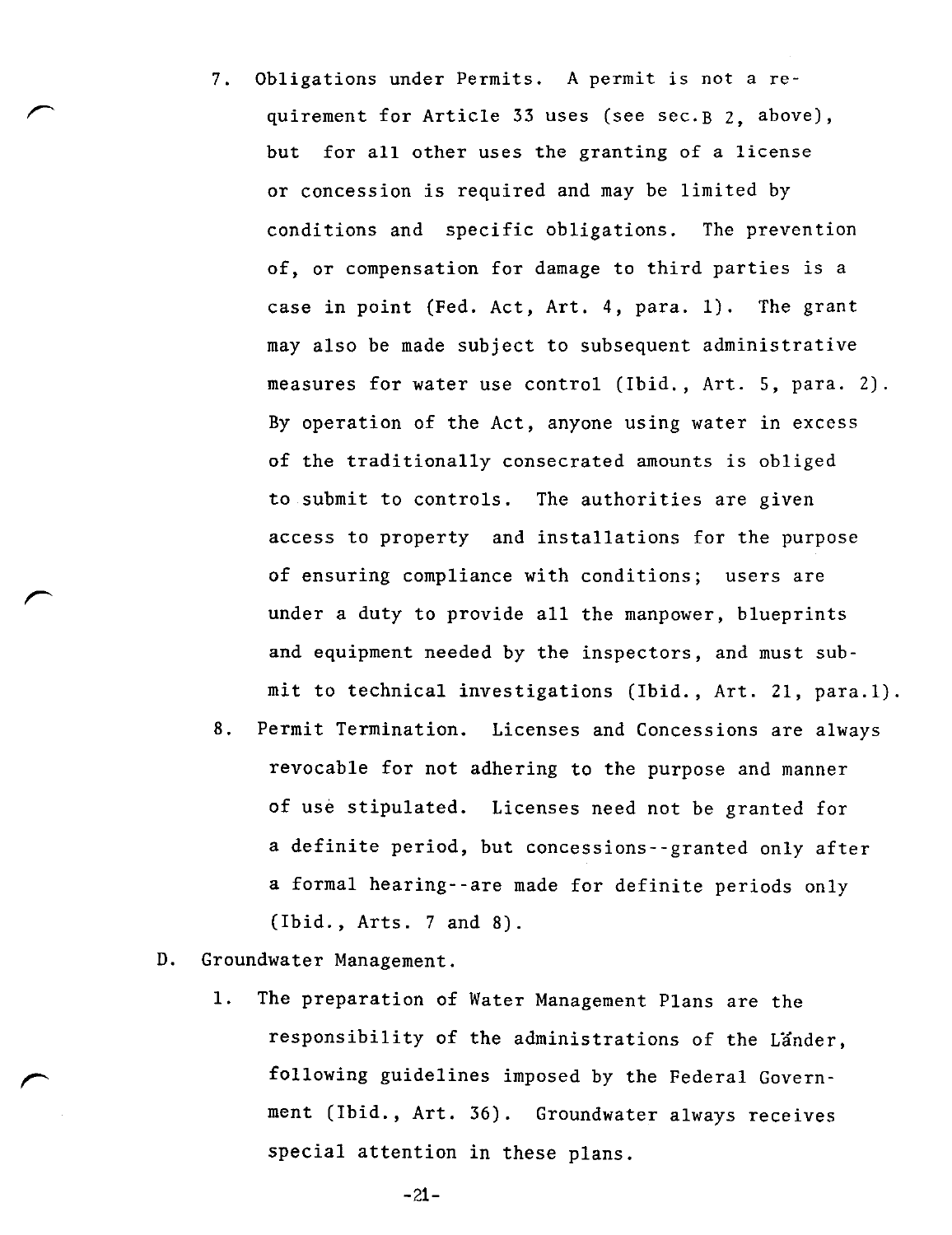- 2. A separate registry is required for each water resources category. Licenses, concessions, longstanding (existing) rights and authorizations, and water protection zones must be recorded (Ibid., Art. 37). The Lander, as usual, implement this requirement with specificity by special regulations (see, e. g., the Baden-WUrttemberg Act, Art. 115).
- 3. Implementation of German water policies and laws is the responsibility of the designated "water authorities", usually a Land ministry acting as the water authority under the legislation. In Bavaria, for example, it is the Ministry of the Interior; in Lower Saxony, the Ministry of Agriculture; in the Saar, the Ministry of Public Works and Buildings. These are called the "Supreme Water Authorities", "High Water Authorities", at the next lower level, are in practice the administrative Heads of Districts; the "Ordinary Water Authorities" are the county administrations, which have water management offices as technical support. As exceptions, Hamburg, Bremen and Berlin have designated the Building Trade Senators as their water authorities.

4. Administrative Competence in Groundwatter Matters.

- a. Using Land Baden-Wurttenberg as the illustration, routine questions of law are,with exceptions, decided by the Ordinary Water Authorities (Baden-WUrttemberg Act, Art. 96, para. 1).
- b. Bringing to the surface and the diversion of groundwater (as well as intake and catchment) -22-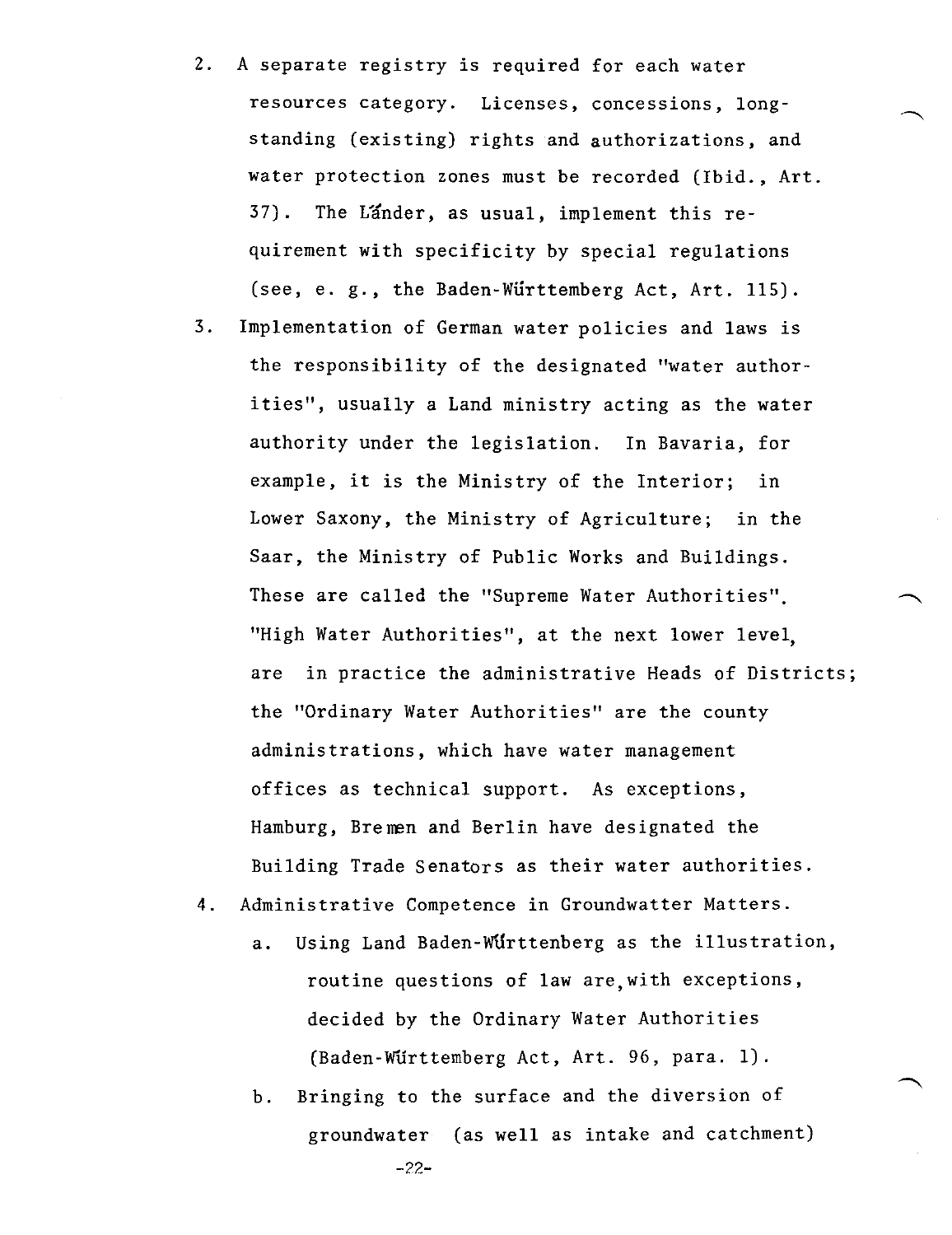matters reside with the Hith Water Authorities, where the volume exceeds  $5,000M<sup>3</sup>$  daily, as is the maintenance of the Water Registers (Ibid., Art. 114). The establishment and regulation of water protection zones is their responsibility where the zone is not confined within the territorial jurisdiction of one Ordinary Water Authority. In addition, High Water Authorities are empowered to issue water quality regulations, unless their applicability needs to be beyond the particular District.

- c. The Supreme Water Authority is competent where matters involve more than one District, and gives overall supervision. Such statutory delegation is regarded as having the merit of not requiring parliamentary action whenever regulatory changes are called for in light of technological progress or changed circumstances. Coordination and consultation are required between, for example, the competent mining authority and the competent water authority when a water use permit is needed as part of a mining exploitation scheme (Ibid., Art. 98, para 1; Fed. Act, Art. 14).
- E. Pollution and Groundwater.
	- 1. The Water Acts of the Lander contain quite modern pollution prevention and control provisions. The water authorities have powers to regulate, e.g., transport and storage of fuels, oils and other substances capable of water pollution (Baden-

-23-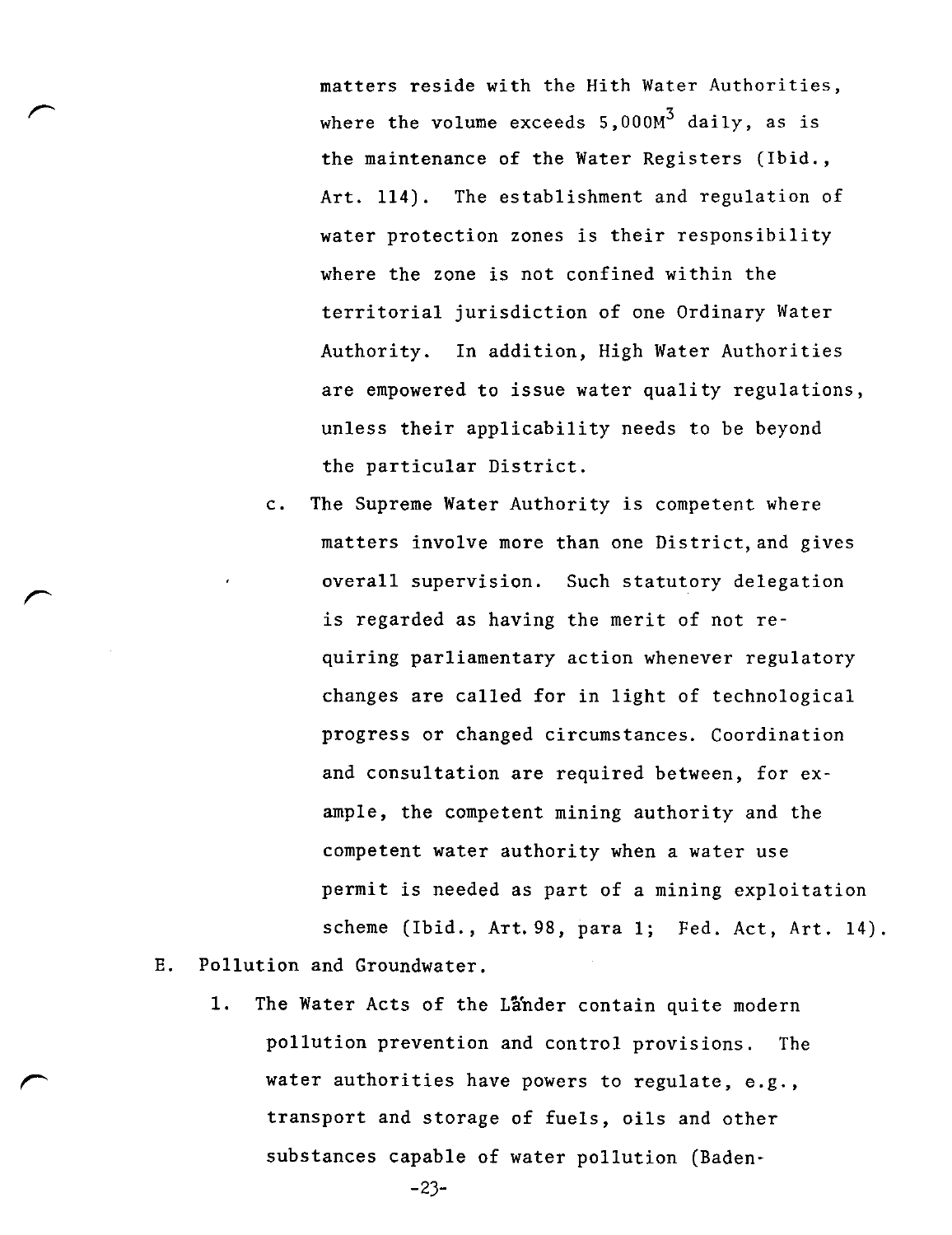Wirttemberg Act, Art. 25). Excavations or other digging works are to be suspended or prohibited where groundwater pollution may result (Ibid., Art. 37).

2. The more general Federal Act stipulates that where the grant of a permit implies authorization to introduce foreign substances into groundwaters, a condition must be attached to the effect that there will be no harmful pollution. And there is a blanket provision that discharge or placement into groundwaters of substances is prohibited unless there is no danger of pollution or other harmful effect on groundwater quality; this provision also applies to the installation of liquid or gas pipelines (Fed. Act, Art. 34).

3. Above all, it is contemplated that groundwater pollution problems will be managed under the provisions for protective zones, where activities deemed harmful may be restricted or prohibited, and users and landowners are obliged to tolerate protection measures (See ibid., Art. 19).

F. Outlook

1. Policy and directives emanating from the EEC Council of Ministries will increasingly impose obligations on the member States, including with respect to groundwater. The Communities' basic groundwater

 $-24-$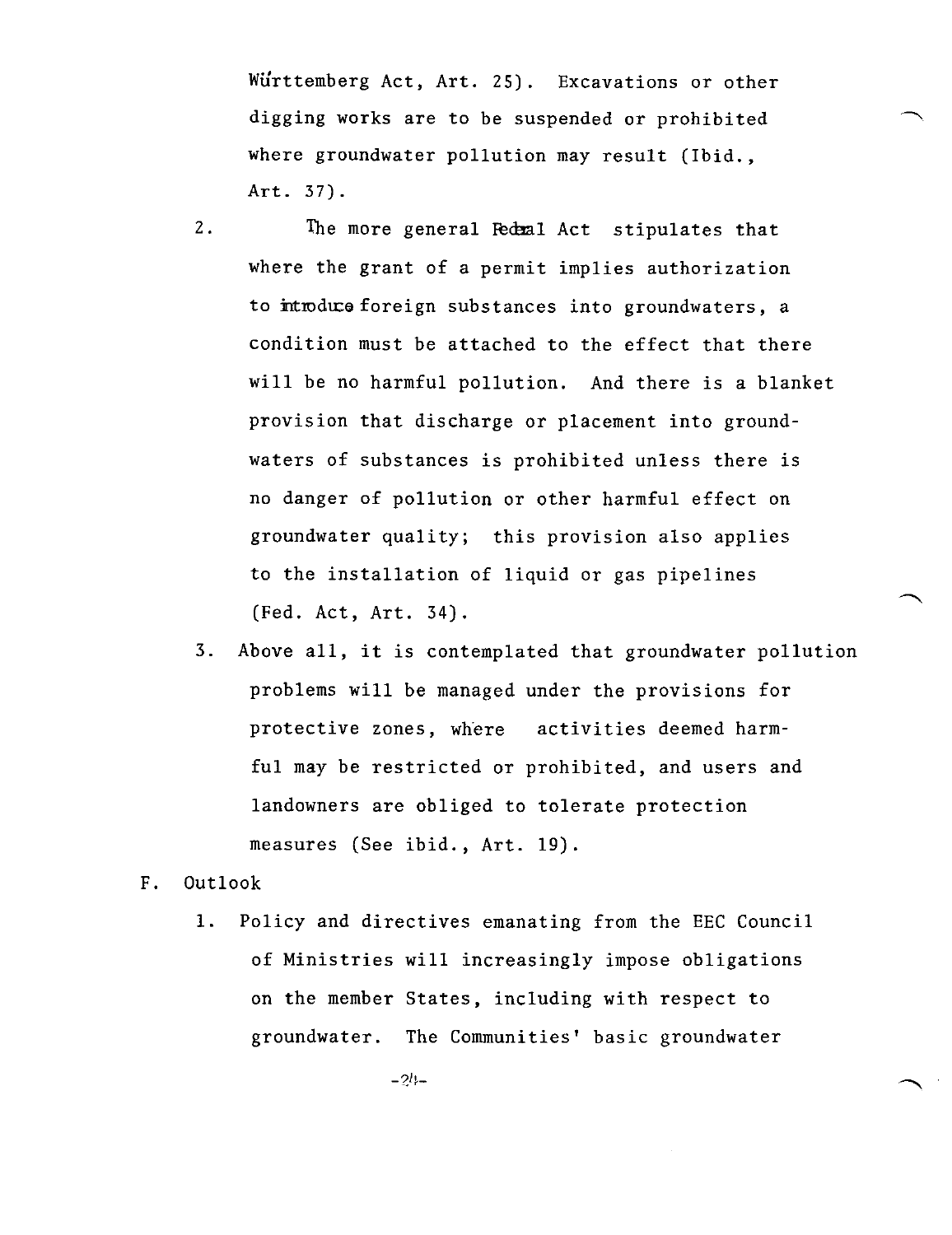directive was adopted nearly five years ago and focused on contamination (Council, 17 Dec. 1979 Directive concernant la protection des eaux souterraines contre la pollution causée par certaines substances dangereuses (80/68/CEE), Journal officiel des Communautés europennes, No. L 20/43 26 Jan. 1980). The objective is "efficacious protection of the Community's subterranean waters". In brief the Directive deals with the regulation of the direct and the indirect discharge of "dangerous substances" into groundwater. The approach is to stop discharge of substances on list I (the "black" list) and to limit discharges of substances on list II (the "gray" list) (Ibid., Art. 3). "Subterranean waters" are defined as "all waters found beneath the surface of the soil within the saturation zone that are in direct contact with the soil  $\sqrt{g}$ round $\sqrt{g}$  or the subsoil" (Ibid., Art. 1, para. 2a).

2. The intensity of water use in the many industrial and population centers grows higher. The pressure on groundwaters and their vulnerability to contamination is increasing. Awareness of the problems is, however, unusually strong. Technical people have been listened to; the legal and institutional measures are largely in place. The costs associated with prevention and cleanup of surface waters are staggering. One groundwater aquifer is seen as

-25-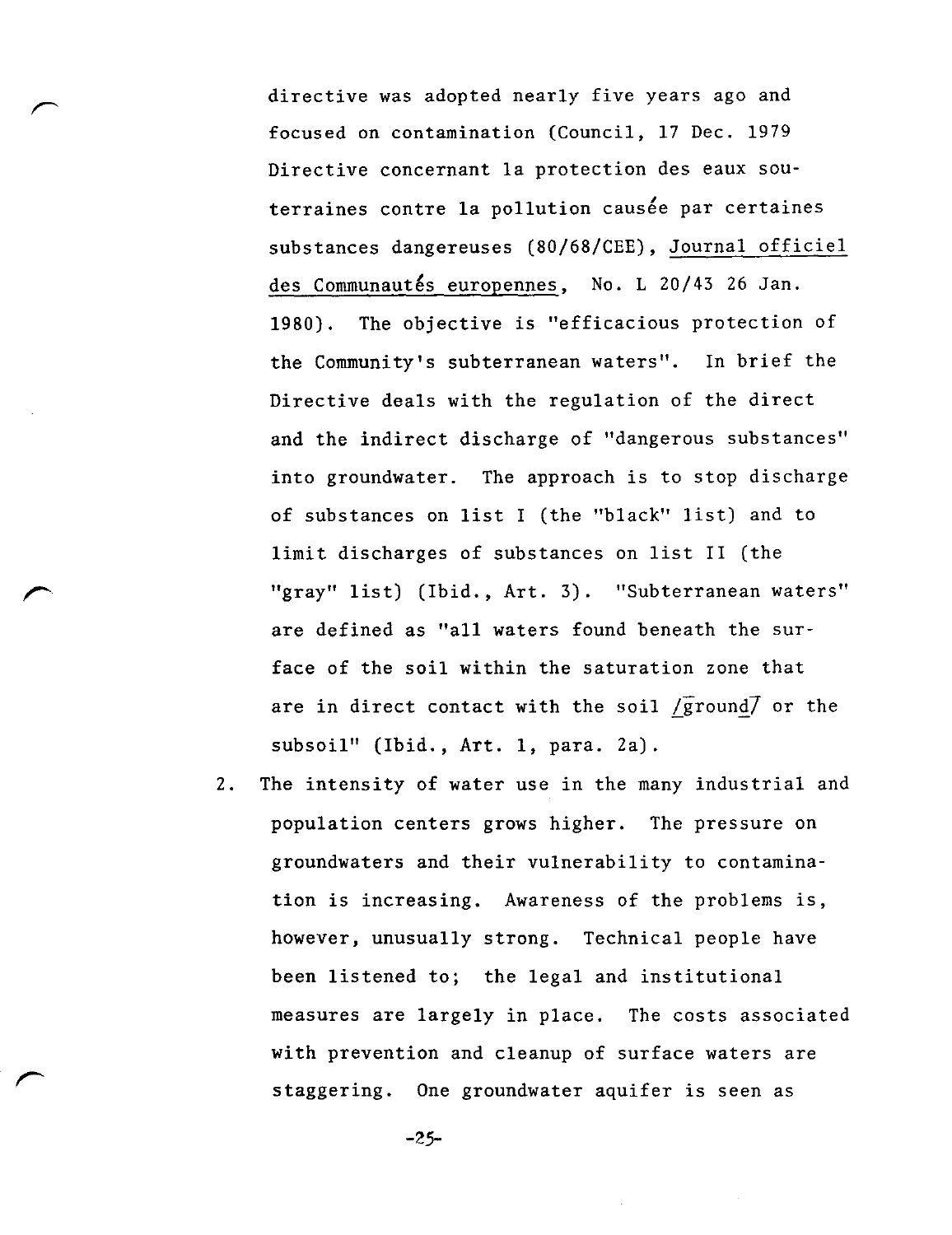"not only the most important fresh water reservoir in Europe but also the indivisible asset of a number of European countries" (Council of Europe, Consultative Assembly, Recommendation 629 (1971) on the pollution of the Rhine valley water-table, reproduced in Yearbook of the International Law Commission, 1974, vol. II, Part Two, U.N. pub. Sales No. E.75.V.7 (Part II), p. 349).

-26-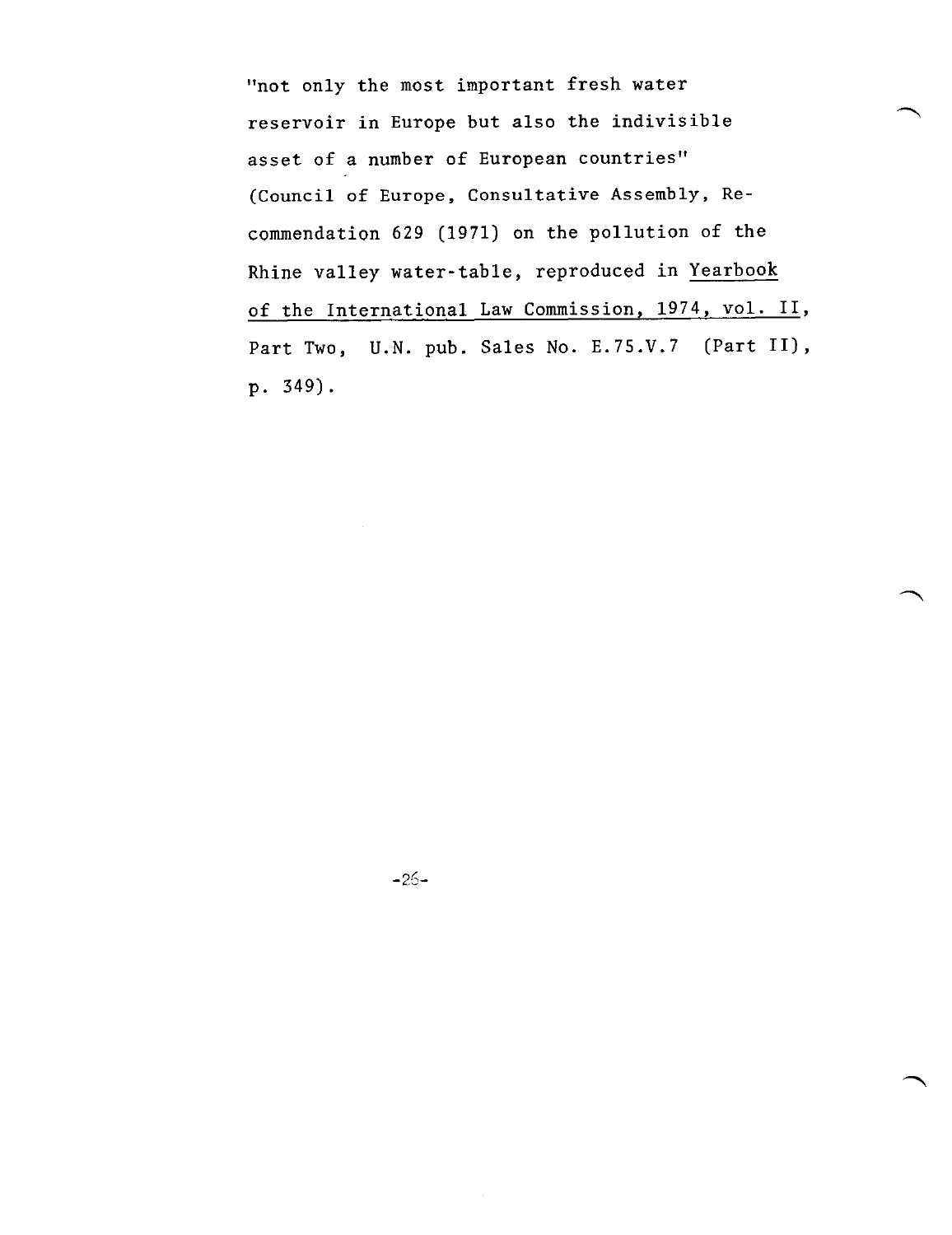- IV. Malawi.
	- A. Introductory Observations
		- 1. General Familiarization
		- 2. Groundwater is only lately becoming of importance as a rural village supply and for dry season irrigation.
		- 3. "Public water" includes "all underground water" and excludes only "any stagnant pan or swamp wholly contained within the boundaries of any private land" (Laws of Mala $\hat{w}$ i, Cap. 72:03, Water Resources Act of 1969, Sec. 2).
	- B. The Water Resources Legal Regime
		- 1. MalaRi's legal system is based on the British Common Law, except in "traditional areas" where indigenous custom is generally applied initially by the traditional courts. Full respect is afforded notice, hearing and other aspects of due process.
		- 2. Since passage of the current Water Resources Act (1969). Mala $\hat{w}$ i is under a modern permit system. Previously unlicensed existing uses were, however, recognized for users who filed for recording within six months (Ibid., Part IV,  $\frac{55}{58}$  8 and 9). The legal regime is unified, without special rules for groundwater rights.
		- 3. The Minister "may grant to any person the right to divert, dam, store, abstract, or use public water from such sources and in such quantity, for such period, whether definite or indefinite, and for such purpose as may be specified in the water right, subject

-27-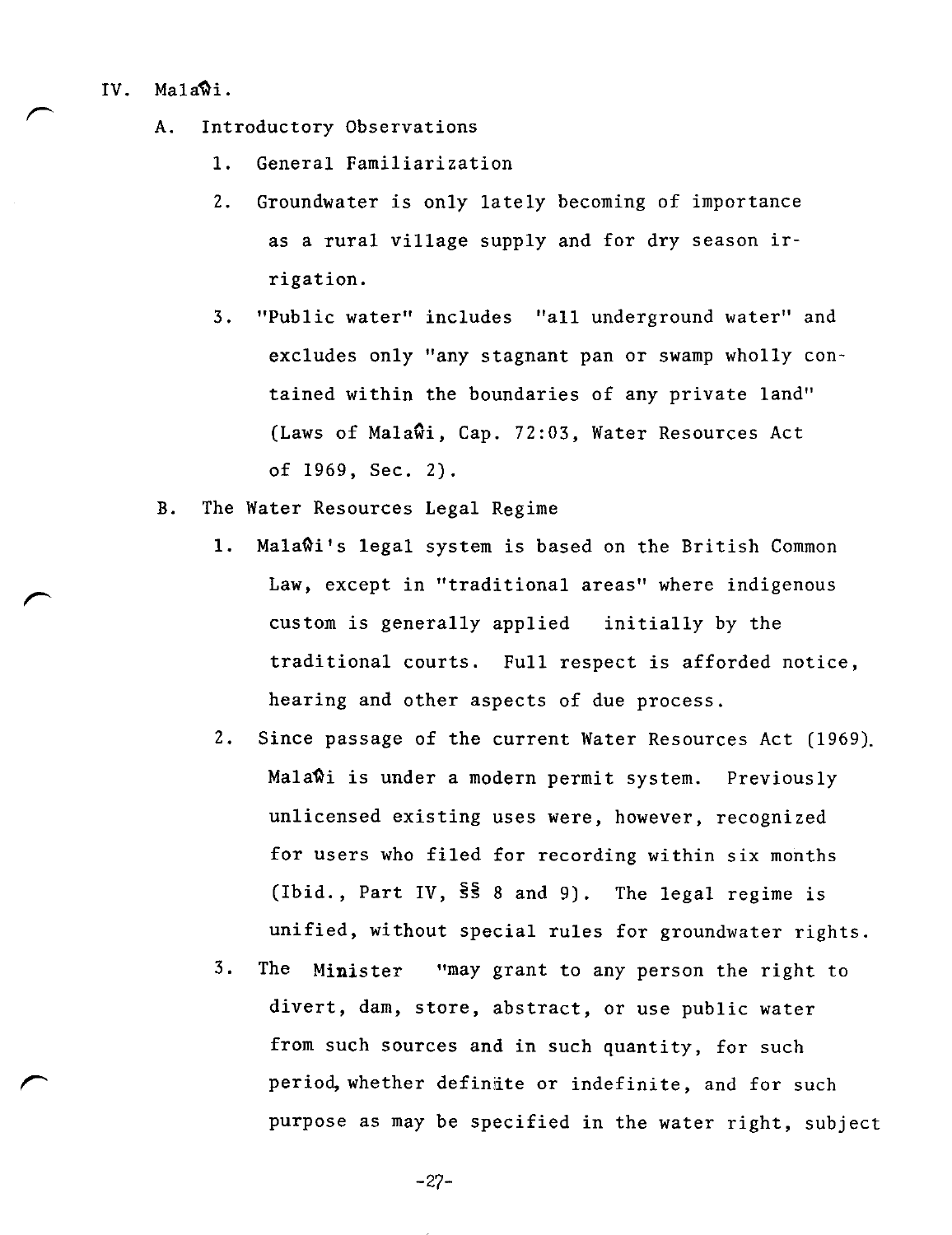to such terms and conditions as he may deem fit." (Ibid., g 10 (1)).

- 4. Suspension and Modification. If the Minister is of the opinion that "the supply of public water from any source or in any area is insufficient or is likely to become insufficient," he may "at any time and from time to time, by notice in writing . . ., suspend or vary all or any rights to abstract or use water from that source, or in that area, for such periods as he may deem necessary, and thereupon such rights shall cease for the period of suspension or shall be exercisable only as so varied, as the case may be" (Ibid., Part V,  $\frac{5}{5}$  11 (1)). And no right to compensation shall arise or accrue by reason of such suspension or variation (Ibid.,  $\frac{S}{S}$  11 (2)).
- S. Taking for a Public Purpose. The Minister, "satisfied that public water is required for a public purpose," may by notice in writing "determine or diminish" any water right involved "to the extent that such water is required for the aforesaid public purpose, and thereupon the right shall cease or shall be exercisable only as so diminished . . . " (Ibid.,  $\frac{5}{5}$  12 (1)). In such cases, the water right holder(s) are entitled to such compensation "as may be reasonable in all the circumstances, and in the absence of agreement the High Court shall determine the amount ..."(Ibid.,  $$12(3)$ ).
- 6. If a water right holder fails "to comply with any condition, express or implied, subject to which the right was granted, or has abstracted or used

-28-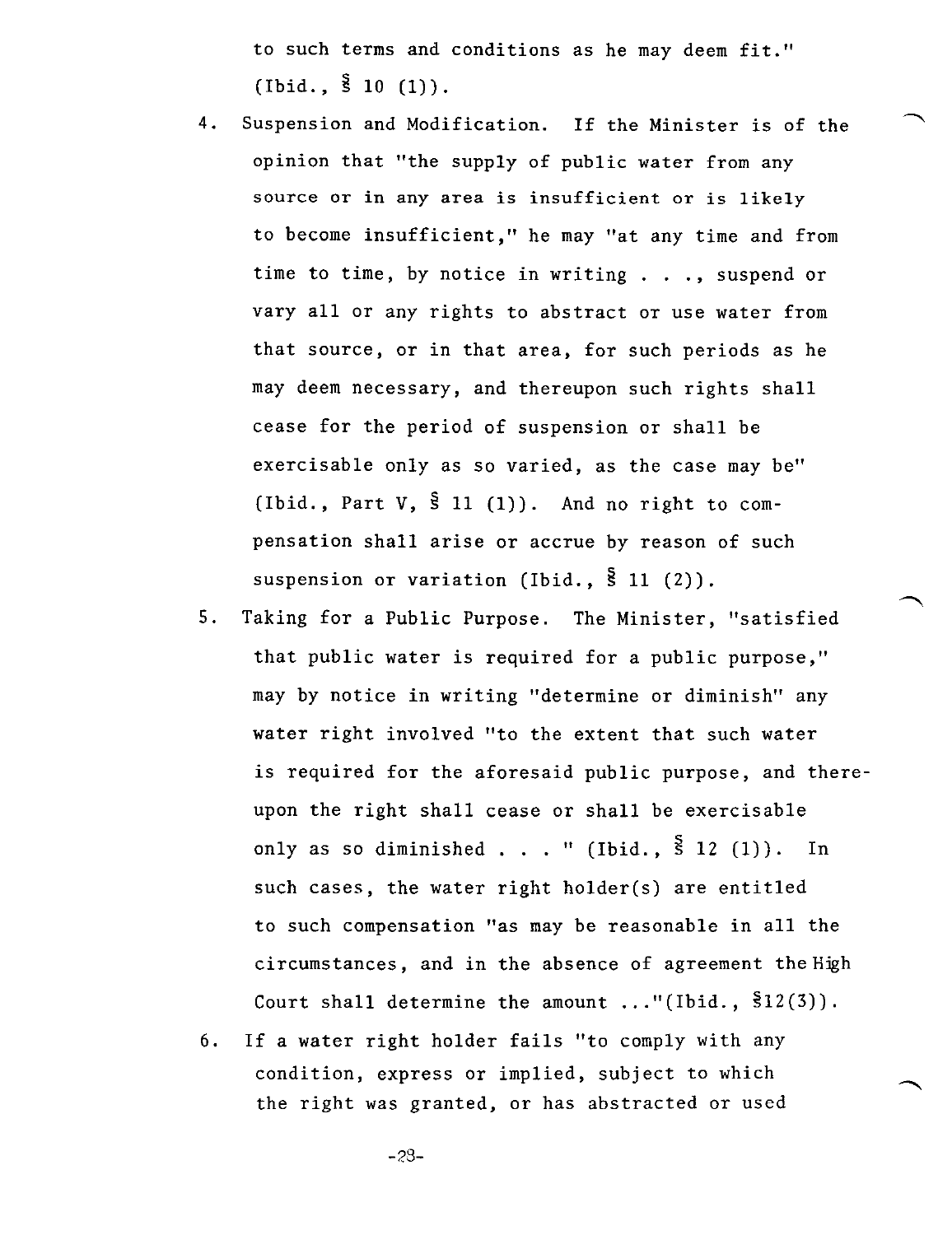public water for a purpose not authorized by the grant" the Minister may on notice require the holder "to remedy such default within such period as shall be specified **in** the notice, and if the holder fails or neglects to remedy the default within the period specified the Minister may declare the right to be determined" (Ibid.,  $\frac{5}{3}$  14).

- 7. If "full beneficial use" of a water right has not been made for the preceding two years, the Minister may, after giving the holder the "opportunity of making representations," on notice "and having regard to the investment in capital works and the long term national interests involved in the undertaking . . . " declare the right determined, diminished or modified (Ibid., § 15).
- C. Groundwater Quality
	- 1. Again, no distinction is made between surface waters and groundwaters. If any person "pollutes or fouls he any public water"/shall be guilty of an offence (Ibid., § 16 (1)). "Polluting or fouling" is defined as "the discharge into, or in the vicinity of public water, or in a place where public water is likely to flow, of any matter or substance likely to cause injury whether directly or indirectly to public health, livestock, animal life, fish, crops, orchards or gardens which are irrigated by such water or any product in the processing of which such water is used or which occasions, or which is likely to occasion, a nuisance" (Ibid.,  $\frac{1}{2}$  16 (2)).

-29-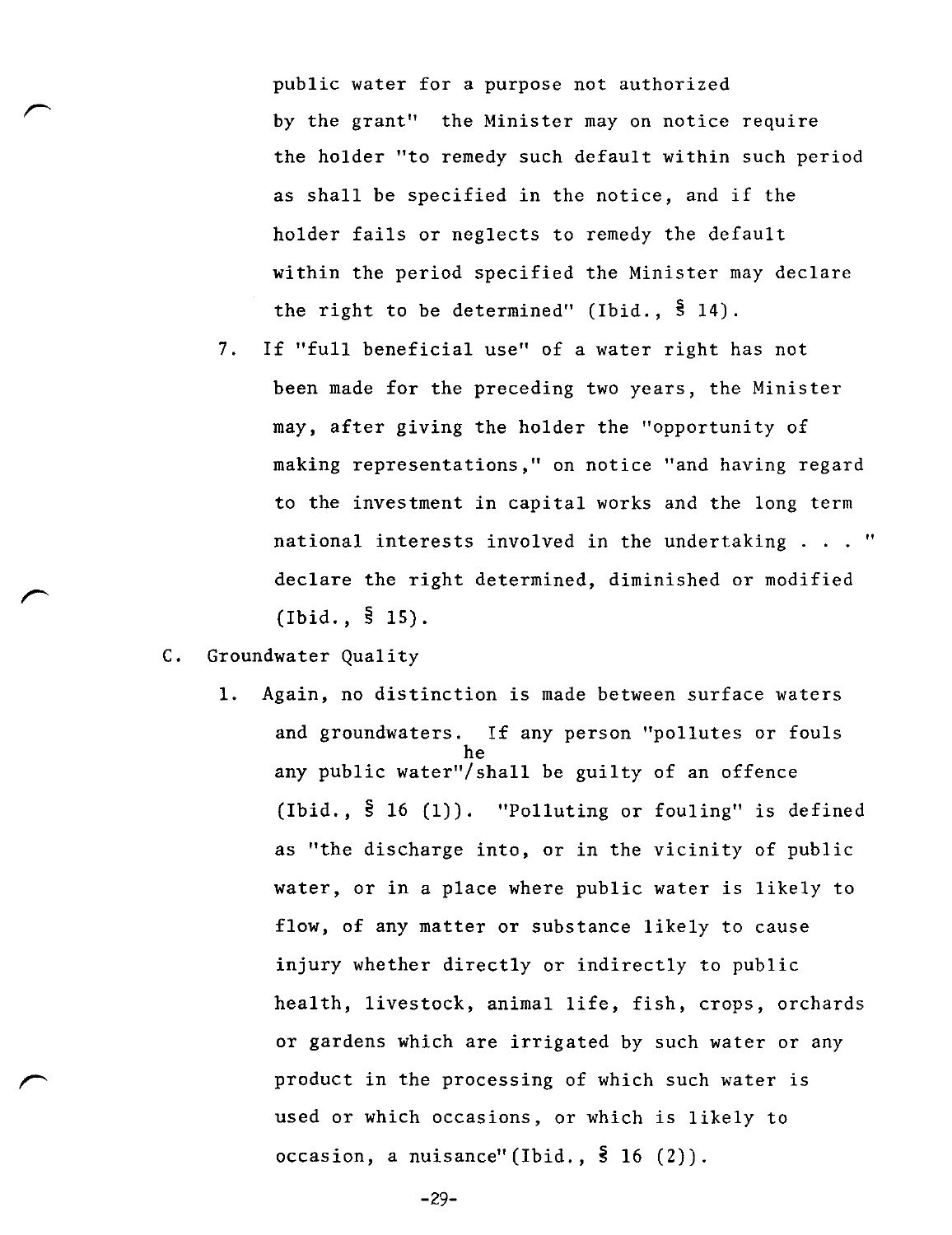- 2. The recent pollution regulations require "/ $\overline{e}$ /very borehole and every well, intended for use as a source of water supply to the public" to be constructed so as to prevent "any deleterious matter from entering the aquifer" (Water Resources (Water Pollution Control) Regulations, 1978,  $\frac{5}{5}$  3. Govt. Notice No. 31, The Mala $\hat{w}$ i Government Gazette Supplement of 17 Mar. 1978).
- 3. In addition, no person may, without the Minister's consent, "build a septic tank or pit-latrine within a distance of 220 yards from a borehole (Ibid.,  $\{3, 2, (a)\}.$
- 4. Other provisions of the pollution regulations clearly contemplate surface water situations.
- D. Groundwater Management
	- 1. Most of the water sector functions at the national level have been concentrated in a new Water Division of the equally new Department of Lands Valuation and Water ("DLVW") (Mala $\hat{w}$ i Dept. of Information, Mala $\hat{w}$ i Yearbook, 1979). The Department forms part of the Office of the President and Cabinet; the President, thus, became "the Minister" for purposes of the exercise of statutory authority.
	- 2. The Water Division, DLVW, includes a Water Resources Branch within which is "groundwater services," staffed by hydrogeologists. The Branch is responsible for the extensive village borehole project which is providing domestic supplies in several rural areas.

-30-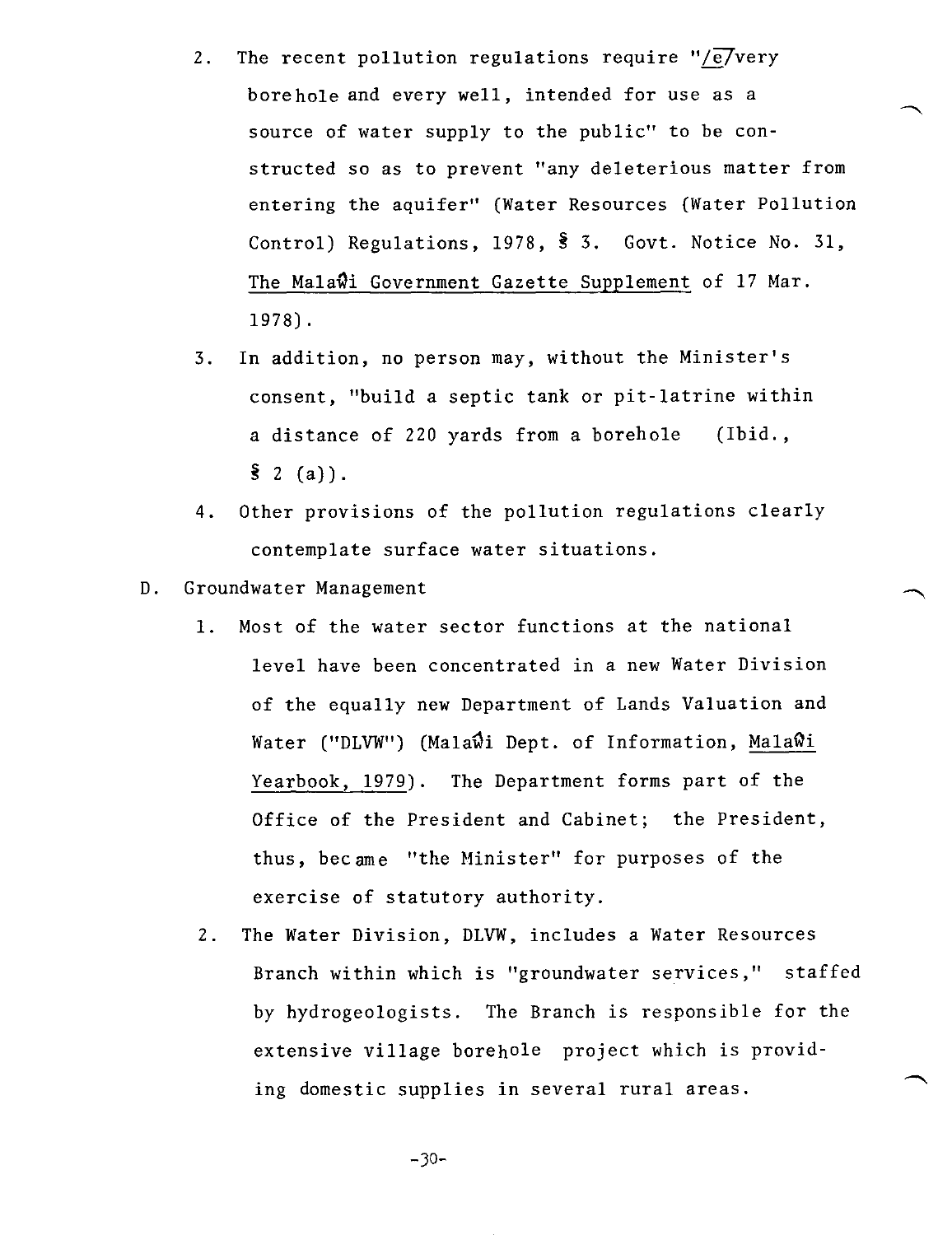- 3. A statutory Water Resources Board grants water rights (surface and underground) and effluent discharge consents--all subject to the "Minister's" ratification. Renewals, easements, modifications, diminutions and terminations are also within its purview. The Board is chaired by DLVW's Controller (Head) and is supported by a small secretariat in the Water Division. (Water Res. Act, esp. §§ 4, 10, 17-21 and Schedule, Constitution and Proceedings of Board; Subsidiary Legislation, Cap.72:03, Water Regulations, 1969). The Board is quite active, meeting regularly to deal with its substantial agenda.
- 4. Malawi's two major cities, Blantyre and Lilongwe, have their own Water Boards (Laws of Mala $\hat{w}$ i, Cap.72:01, The Waterworks Act of 1926 and Subsidiary Legislation, Cap.72:01, Proclamation of Lilongwe Water-Area and Water-Board; Cap.72:02, The Blantyre Waterworks Act of 1962), but their rights to use water are obtained from the more recently created national Water Resources Board.
- E. Outlook
	- 1. The donor-assisted hydrogeological studies and rural borehole program is bringing Mala $\hat{W}$ i's groundwater subsector into sharper focus. A number of legal and institutional adjustments are under consideration.
	- 2. In such a relatively well watered country of such modest growth potential, groundwater is unlikely to become a major concern in the intermediate future. a result of its and its Nonetheless, as /rapid population growth, /agricultural

 $-31-$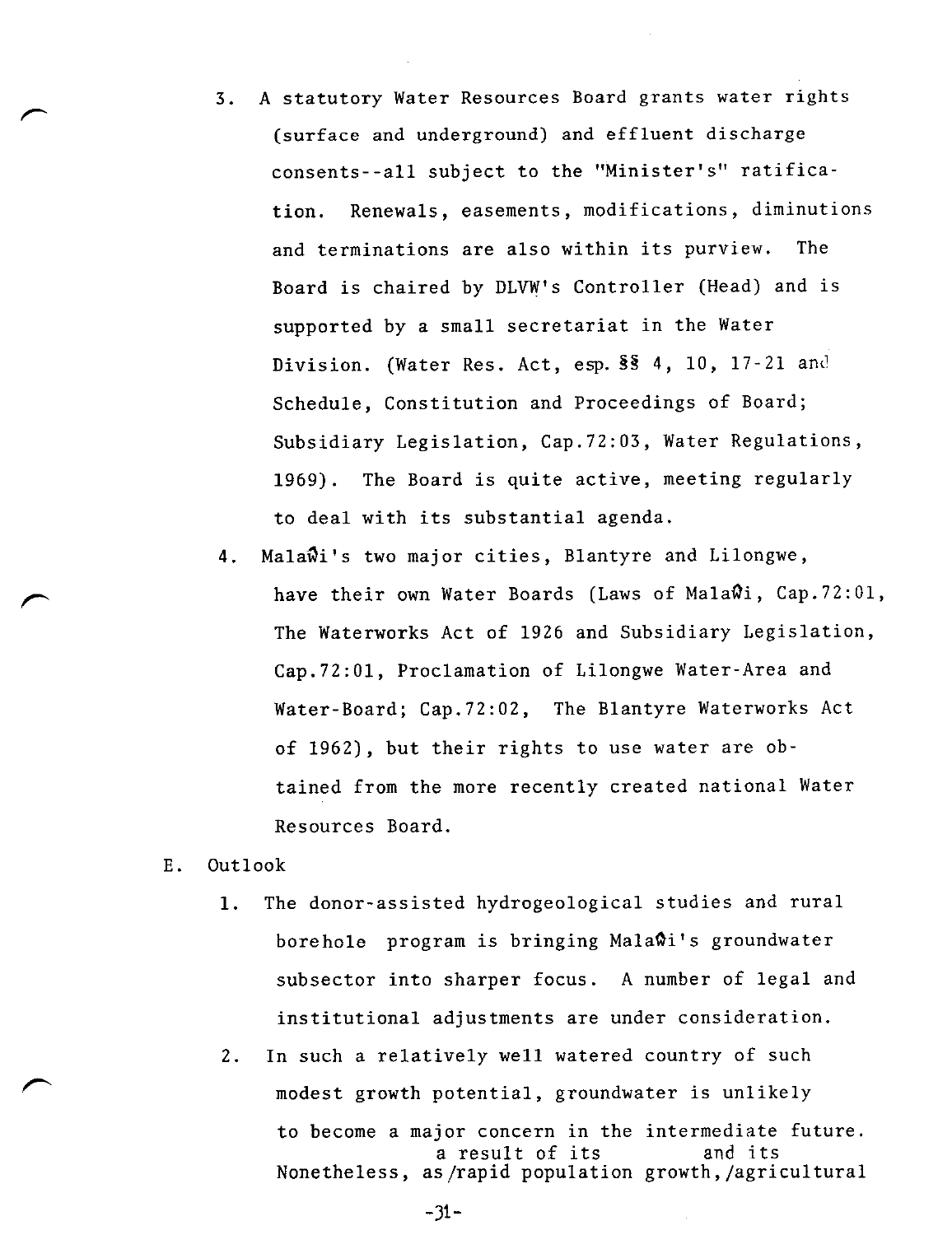$\lambda$ . is and urban uses,Malawi/gradually turning to groundwater. Sanitation and sewage conditions, and future prospects, render the contamination problem of immediate concern to Government.

-32-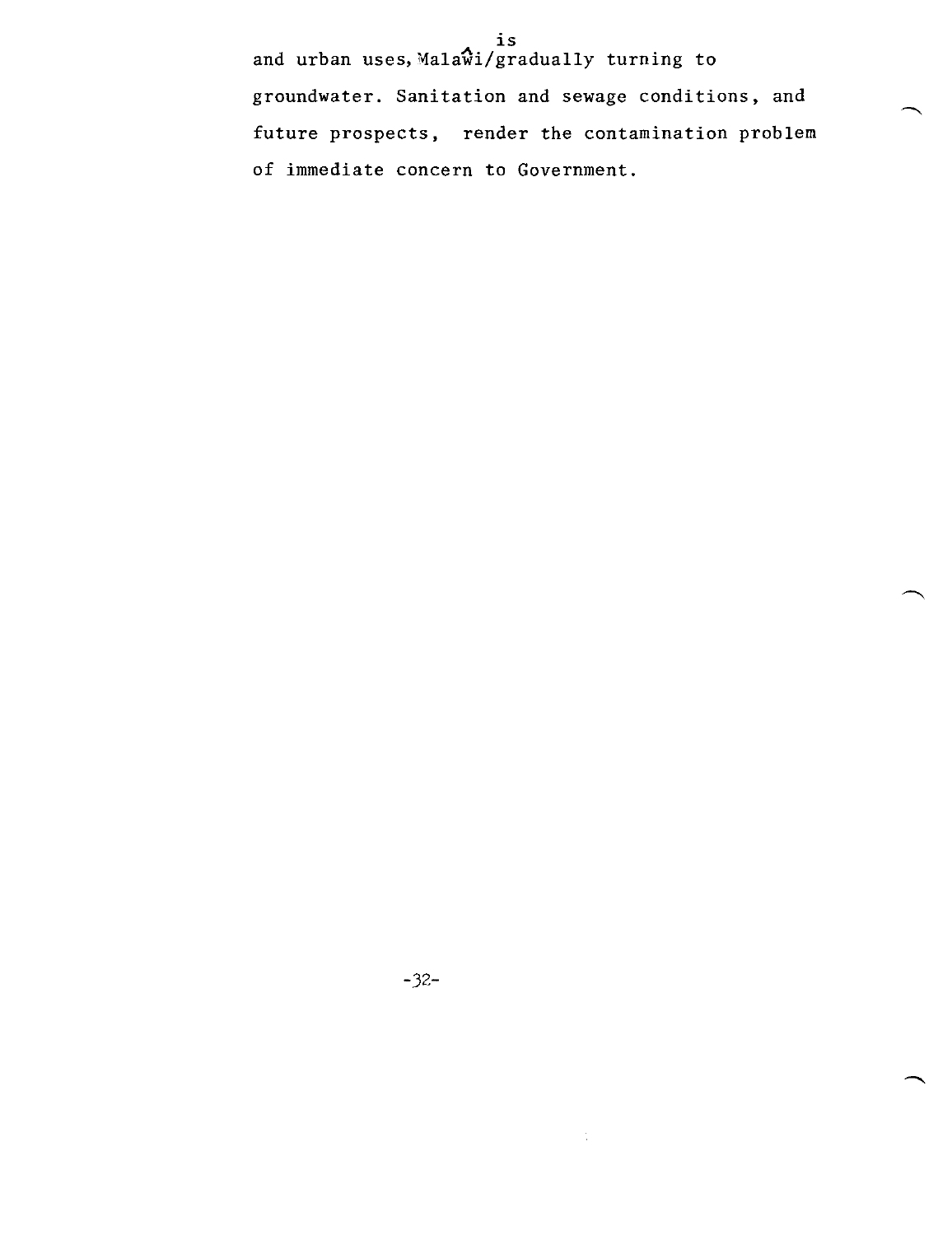- V. Groundwater Management Doctrine Internationally (selected)
	- A. The Mar del Plata Conference of 1977

(Report of the United Nations Water Conference  $\dots$ , U. N. pub. Sales No. E.77.11.A.12, 1977) The U. N. Water Conference made numerous technical recommendations on groundwater management--all with legal and institutional implications.

- 1. For example, need for the regular and systematic collection of hydrogeological daga was stressed (Recommendation 2;  $3(c)$ ,  $(f)$ ,  $(1)$ ,  $(o)$ ; 4  $(b)$ ), as was efficiency and efficacy in regulation and distribution of the resources, emphasizing integrated aquifer utilization (Recom. 10(a) and (b). See also, Recom. 68 (d), (e), (g), and (n); 81 (g);  $101 (e)$ .
- 2. Pollution of groundwater resources received attention (Recom. 39 (a)); the application of land-use planning as a tool for preventing pollution, "especially in the case of ground-water", was urged (Recom. 39 (o)). Many, if not most of the general recommendations are as applicable to groundwater as to surface water.
- B. The Caracas Conference of 1976

 $\mathcal{F}$ 

(International Assoc. for Water Law, Recommendations of the Caracas Conference on Water Law and Administration, AIDA II, Mar. 1977) The International Association for Water Law ("AIDA") was

appointed to hold a preparatory meeting to the U. N.

-33-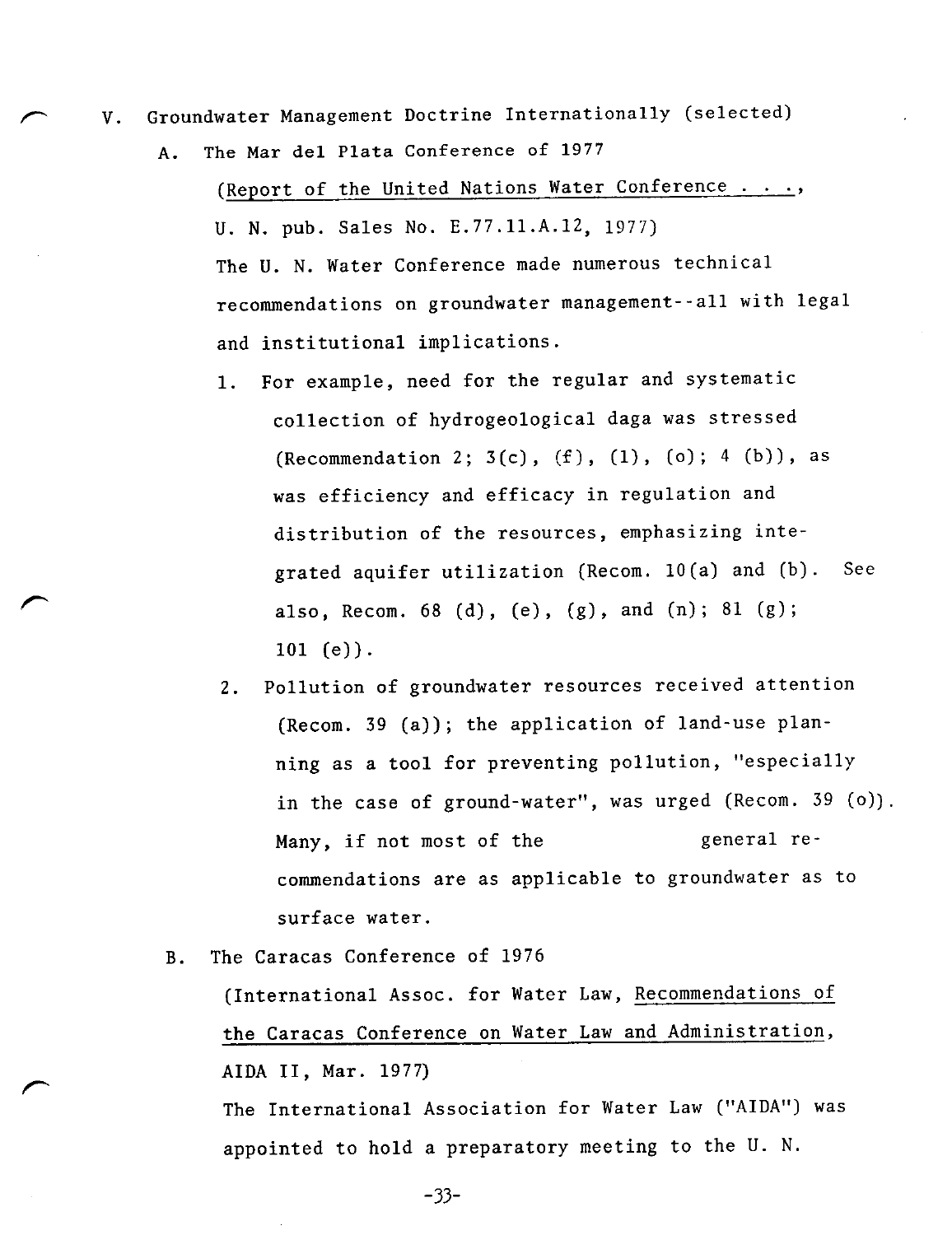Water Conference on water law and administration. This Conference, held in Caracas in February, 1976, brought forth several groundwater-related statements among its final recommendations.

- 1. For example, the AIDA II concluded that " $\sqrt{t/h}$ e legal dichotomies between surface and ground water and between public and private 'ownership' of water need to be resolved in favour of a rational management approach, which should take into account the entire hydrologic cycle and the need to respond with flexibility to emergency situations and variations in supply and demand" (at p. 2).
- 2. The Conference recommended with respect to groundwater, that governments "/ $\overline{u}$ /ndertake systematic hydrogeological research . . . in order to provide the necessary base concerning the quantities and conditions of availability, as well as the quality, of ground water, in order to make possible the formulation of implementing legislation for the attainment of optimum sustained yields and at least minimum quality standards for all water resources at local, national and international levels" (Recom. 16 a), at pp. 9-10).
- 3. AIDA II also recommended the integration of "the management of ground water with all other available water resources, including for example the employment, where practicable of aquifers for the seasonal storage  $-34-$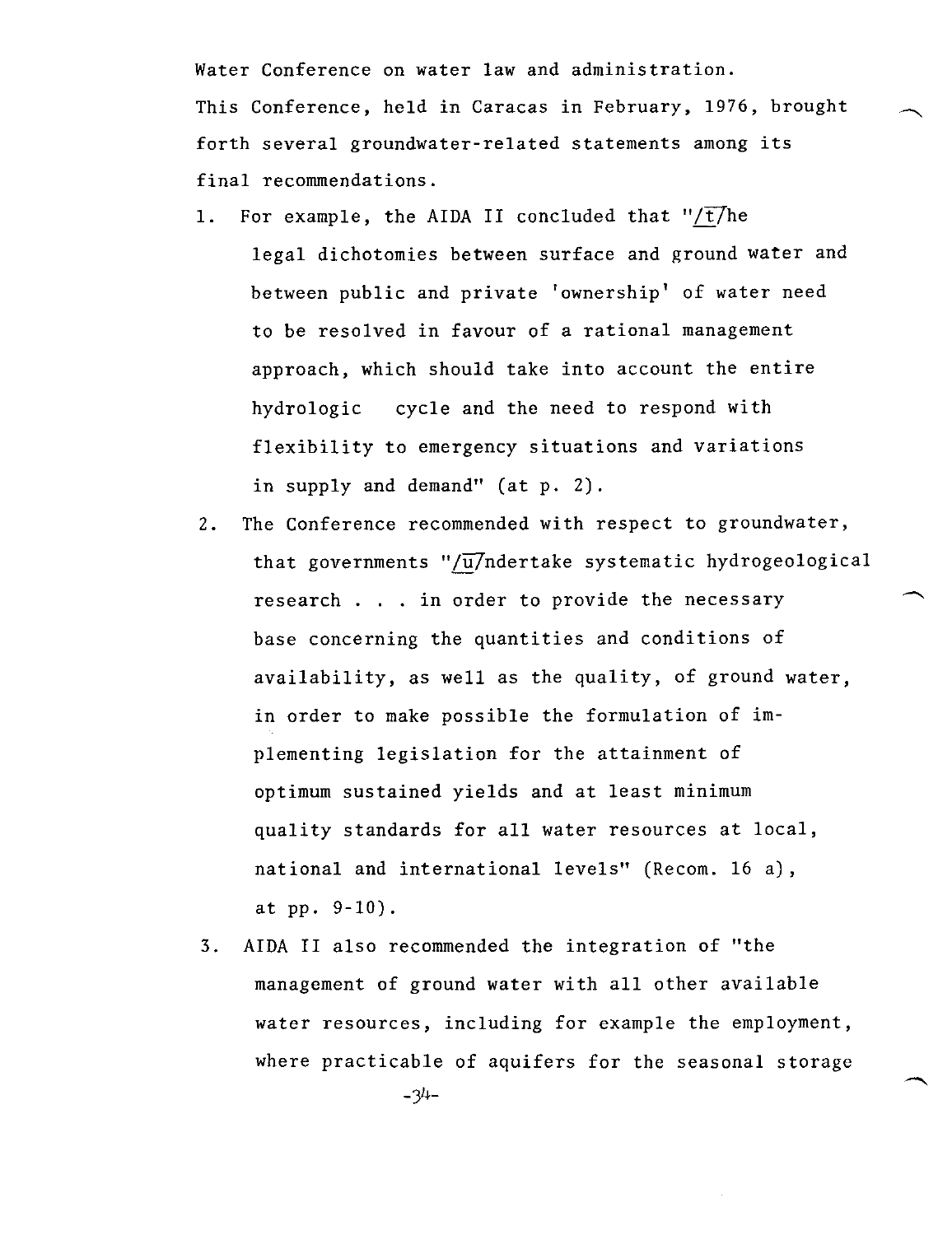of surface waters and the creation or improvement of ground water recharge catchment areas to minimize losses of rainfall and to capture excess surface runoff" (Recom. 16 b), at p. 10).

4. Again,many of the general statements apply to the status and circumstances of groundwater.

C. The Dakar Meeting of 1981.

(Experiences in the Development and Management of International River and Lake Basins, Proceedings of the United Nations Interregional Meeting of International River Organizations . . . , U. N. pub. E.82.II.A.17, 1983)

- 1. International river commissions and interested States participated in an interregional meeting in May, 1981, to take up their concerns with respect to the management of shared water resources. Few such commissions have, formally or otherwise, groundwater within their terms of reference. That groundwater problems existed, or were anticipated, became evident from the discussion.
- 2. Under Topic II of the Meeting, "Progress in cooperative arrangements", the rapporteur pointed out that " $\sqrt{57}$ fficial awareness of the interaction of the 'underground environment' with the surface (and the atmosphere) is only recently becoming widespread. Conjunctive use and protection . . . in the same system will become imperative in many  $\sqrt{s}$ hared $\sqrt{s}$ basins as it has become in many internal basins . . . " ( the Proceedings, at p. 11 para. 32; see also ibid., PP . 72-73).

 $-35-$